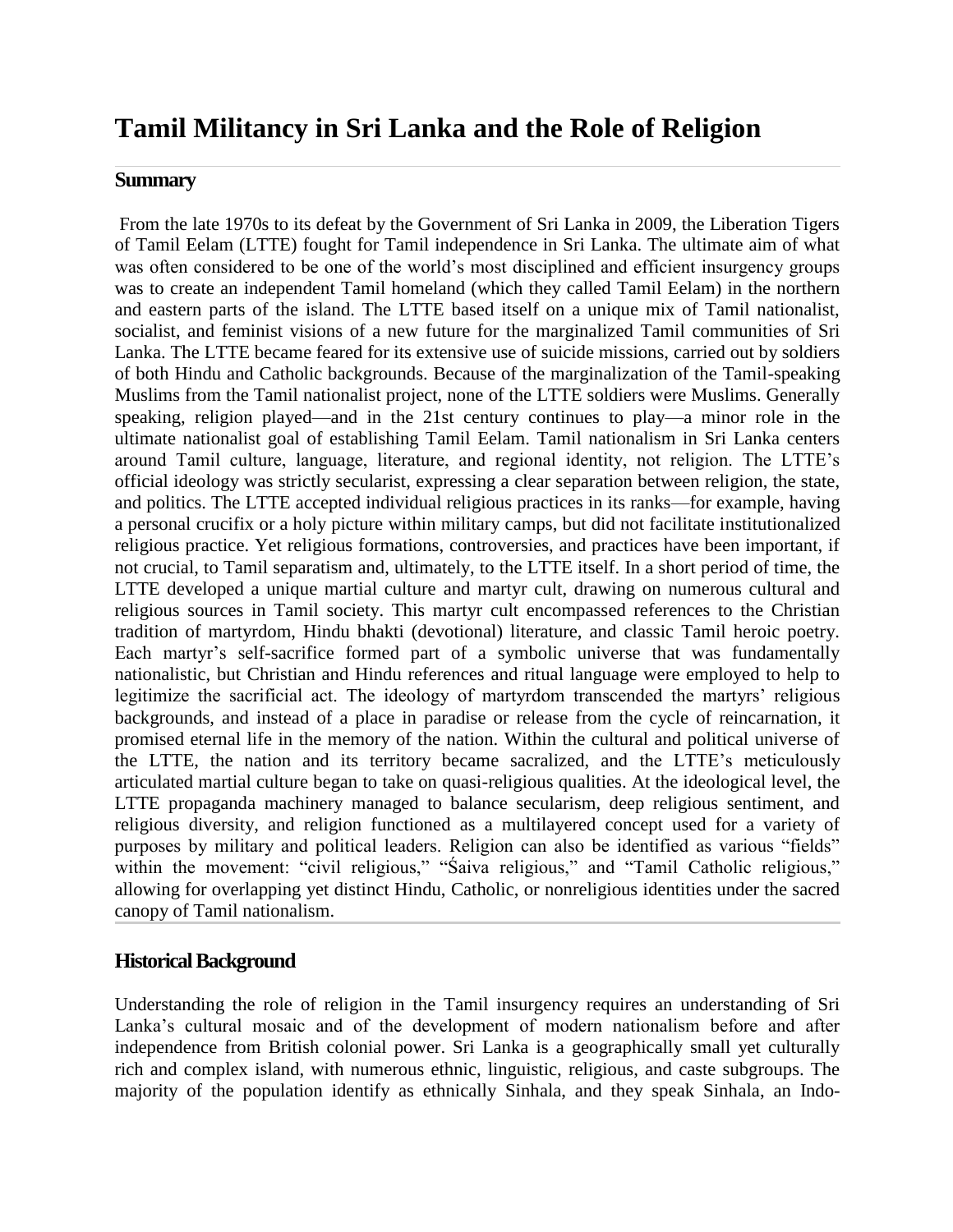European language. The great majority of the Sinhalese are Theravada Buddhists who live mostly in the south and central regions of the island. A small minority of Sinhalese are Catholics, and some also belong to evangelical Christian churches. The largest minority group in Sri Lanka is the Tamils, who speak Tamil (a South Indian Dravidian language) and comprise several subgroups. The largest of these are the so-called Sri Lankan Tamils, who traditionally have lived in the north and east. The so-called Indian Tamils are labor immigrants from India who were brought in by the British to work in the plantation sector in the highlands. The majority of Tamils are Hindus of the Śaiva Siddhanta tradition, but there are also a significant number who are Catholics and a few to smaller Evangelical denominations. The Tamil Muslims identify based on religious belonging, not on a common ethnic identity, and they speak Tamil. Historically, the Muslim communities were scattered throughout the island; they form a stronghold in urban trading centers in the south but are also farmers in the Tamil-majority Eastern Province. Social stratification based on caste and regional identities was strong in precolonial Lanka, but later colonial classifications of the island's inhabitants produced new identities with intensified religious and racial signifiers. These were reproduced in the emerging Tamil and Sinhala nationalisms of the late 19th century.

Fundamentally, the conflict in Sri Lanka is about failed nation-building in the postcolonial state, demographic politics, access to resources, and political influence, and it follows ethnic and linguistic lines. Religion—that is, Buddhism—has come to play a pivotal role in Sinhala nationalism, to the extent that the term "Sinhala Buddhist nationalism" is often used. According to the hegemonic Sinhala Buddhist version of history, the island is sacred Buddhist land, entrusted to the Sinhalese by the Buddha himself, in which Sri Lanka's many minorities are subordinate to the Sinhala Buddhist majority. Along similar lines, in the 1950s, Sri Lankan nationalism came to be conflated with Sinhala Buddhist nationalism, and there was little understanding among the Sinhala Buddhist majority population of the growing concerns of the Tamil-speaking minorities about their place within the postcolonial state.

Up to the early 1950s, Tamil nationalism lacked coherence and cohesion, despite its insistence on regional autonomy and linguistic parity in the state. $<sup>1</sup>$  The increased Sinhala Buddhist</sup> dominance from 1956 onward resulted in a more defensive ethnic nationalism on the Tamil side. Importantly, however, this nationalism was not only a reaction against Sinhala Buddhist dominance; it should also be understood as a result of internal strife within the Tamil community in Jaffna. These internal contentions show that in the case of early Tamil nationalism—the forerunner of more recent movements such as the Liberation Tigers of Tamil Eelam (LTTE) the question of religion is complex and contradictory. Prewar Tamil nationalism must be understood in the context of the caste conflicts in Jaffna society, Hindu reform movements, and the increasing Sinhala Buddhist hegemony.

Prewar Jaffna society was highly conservative and extremely sensitive to caste issues; for example, "untouchables" were not considered to be "Tamil" and were denied entry into Hindu temples and access to village wells, and "untouchable" women were not allowed to cover the upper part of their bodies. The dominant caste in Jaffna society was the landowning *veḷḷāḷar* caste, who made up approximately half the population.<sup>2</sup> The *brahmins*—though ritually superior to the *veḷḷāḷars*—constituted a numerically small group that was under *veḷḷāḷar* domination. Other Tamil groups were often referred to as "minority Tamils," of which the strongest caste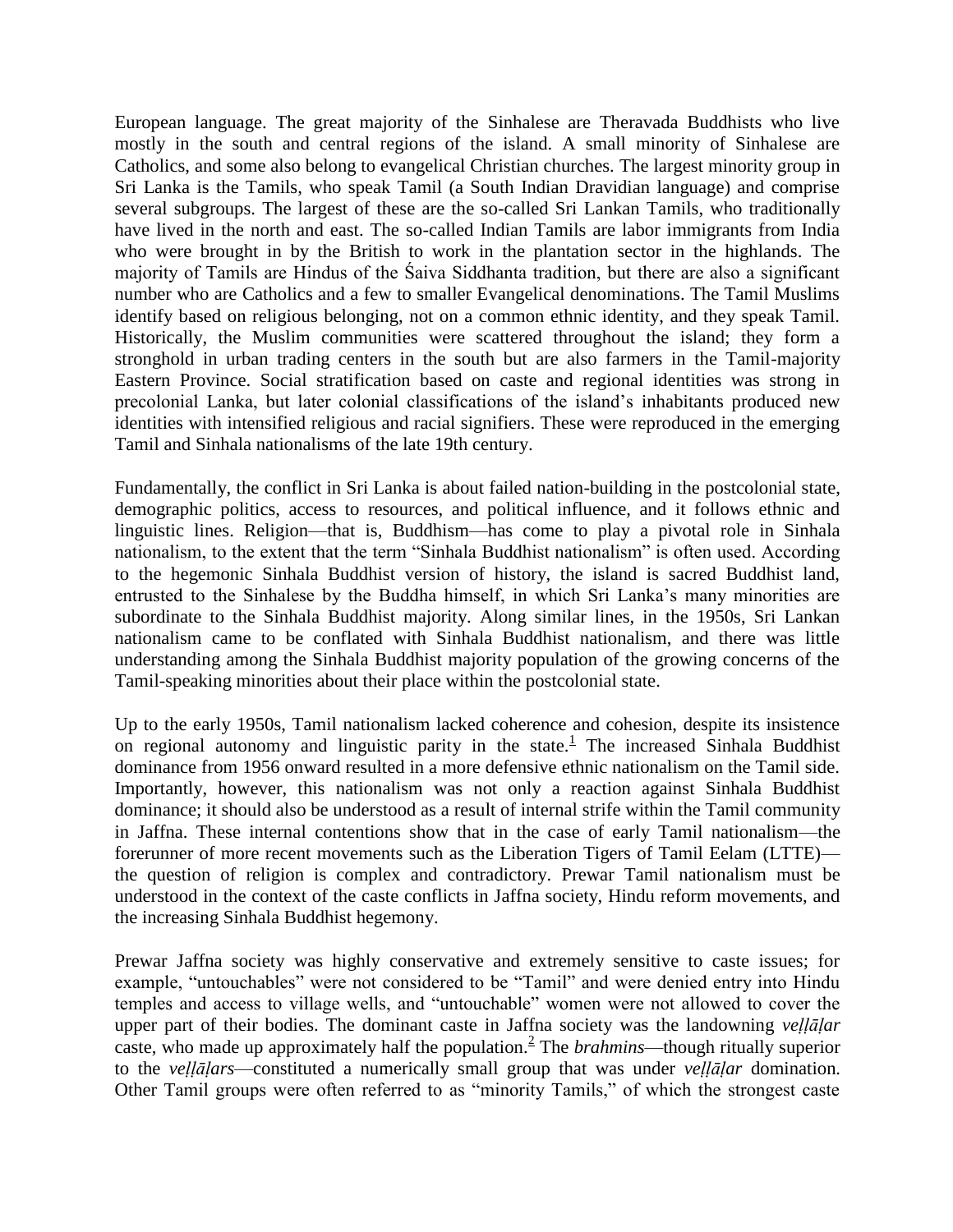group was the *karaiyar*, a seafaring and warrior caste that had traditionally served the king in Jaffna but in modern times has mostly been involved in fishing. One of the first communities to convert to Catholicism in 16th-century Sri Lanka, the *karaiyar* still has a strong Catholic community. The *karaiyar* never accepted *veḷḷāḷar* domination, and the LTTE martial culture can be seen as a way of restoring *karaiyar* culture in Tamil society.

Although caste is a social stratification system used throughout the Indian subcontinent that is independent of religious, cultural, and linguistic differences, it is also true that caste plays a particular role in Hindu society in terms of temple administration, the priesthood, and ritual performance. In the 1960s and 1970s, caste rivalries between the dominant *veḷḷāḷar* and the "minority Tamils" were about to tear Jaffna society apart; an example is the so-called templeentry crisis, in 1968. This event concerned demands by "untouchable" castes who insisted on having access to the Maviddapuram temple, located in the Jaffna district. The government in Colombo threatened to intervene on behalf of the marginalized castes, and Buddhist missionaries travelled to Jaffna to present Buddhism as an alternative to "caste oppression." Significantly, as Bryan Pfaffenberger argues in his study of Tamil nationalism, the call for Tamil regional autonomy thus first emerged from the conservative sections of the *vellalar* caste, "which deeply resented Colombo's interference in what they considered the 'private' matters of caste relations and temple worship."<sup>3</sup> In other words, religious conservativism and caste privilege were important factors in the early calls for a separate Tamil state.

Another historical point worth mentioning is the Hindu religious reform in the 19th century. The inflow of Protestant missionaries after the British gained full political control of the island, in 1815, led to increased political awareness and a sense of the need to protect Tamil Hindu culture. A crucial figure in this process was Arumuka Navalar (1822–1879), who initiated a Hindu reform movement in Jaffna. Navalar, responding to Christian critiques of Hindu practices, offered a reformed and "purified" form of Hinduism, based on a strict interpretation of Śaiva Siddhanta texts. He was not, however, concerned with social reform of the rigid and conservative caste society in Jaffna. $4$  However, and ironically perhaps, his insistence on textual authority gave the "Minority Tamils" a new tool in their fight for status elevation and entry into Hindu temples; for example, as when they argued that if they followed the proscriptions laid down in Śaiva Siddhanta texts, they would be sufficiently pure to enter the Brahmin temples (under *vellālar* patronage). In the 1960s, the question about temple entry for "untouchables" was a delicate issue for the Federal Party, which was pressured by organizations such as the All-Ceylon Saiva Practices and Observances Protection Society to not allow "untouchables" into temples. The Federal Party had everything to lose by taking sides with either the conservative sections of the *vellalars* or with the "Minority Tamils," who by now had gained the support of various militant Tamil youth groups. As Bryan Pfaffenberger argues, in the 1960s and 1970s, the Federal Party had everything to gain by redirecting its Tamil constituency away from divisive issues such as caste to causes that would unite Tamils, for example in calls for state protection of Hindu Tamil archaeological sites, such as Koneshwaram in Trincomalee. Furthermore, as the Federal Party and its leader, S. J. V. Chelvanayagam, sought to unite all Tamil speakers under one political umbrella, the differences within—and among—Tamil-speaking groups were downplayed. It is therefore reasonable to argue that both internal strife and social change intensified the Tamil defensive ethnic nationalism.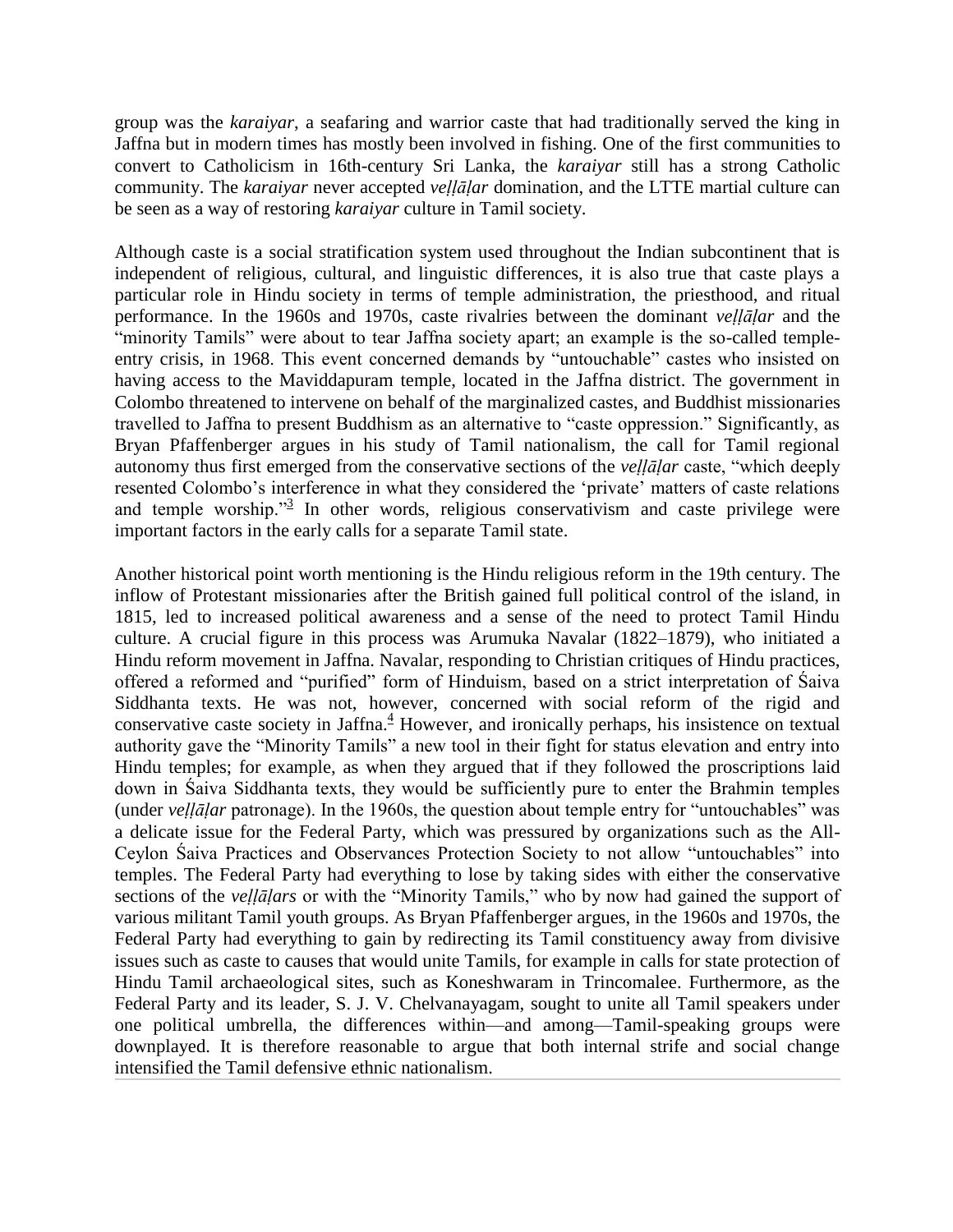Leaving internal caste issues in Jaffna society aside, one cannot understand the position on religion in Tamil nationalism without seeing it in relation to the ever more aggressive, exclusivist, and self-confident Sinhala Buddhist nationalism. In 1956, the "Sinhala only" policy excluded Tamil-speaking elites (mostly *veḷḷāḷar*) from holding posts in state institutions (including the military<sup>5</sup>), and by the end of the 1960s, a process of "Sinhalization" and ―Buddhicization‖ had alienated the Tamil communities from the state. Frustration on the Tamil side grew deeper after the 1972 Republican Constitution made Sinhala the only official state language and provided special protections for Buddhism. The Republican Constitution was seen as the ultimate expression of the Sinhala Buddhist suppression and exclusion of the island's many minorities. In response, the Tamil leadership, represented by the Tamil United Front (TUF), adopted a six-point program that included demands for linguistic rights, a secular state, and the abolition of the caste system. $6 A$  secular state was conceived as a precondition for equal treatment of Sri Lanka's citizens, and abolishing caste would secure a unified popular Tamil mass movement. Modernist Hindu movements, such as the Vivekananda Vedanta Society, in Colombo, suggested to the Constitutional Drafting Committee that the new constitution should recognize Hinduism, but their effort did not succeed.<sup> $7$ </sup> This political call made by a Hindu group was more the exception than the rule, however, as Hindu organizations were eclipsed by Tamil nationalist parties and thus not vocal in national politics in Sri Lanka.

# **The Birth—and Death—of the LTTE**

The 1970s witnessed increasing militancy among Tamil youth, as a reaction against exclusionary state policies in the university sector and state repression, but also out of impatience with the more moderate and conservative Tamil leadership. Founded in 1976, the Liberation Tigers of Tamil Eelam (LTTE) was one of several militant Tamil youth formations that took shape in the early 1970s. $8$  Tamil militancy—as well as the severe countermeasures taken by the state resulted in a growing feeling that coexistence between the Sinhala and the Tamil "nations" was impossible. This led to the [Vaddukoddai Resolution,](https://en.wikipedia.org/wiki/Vaddukoddai_Resolution) in 1976, a declaration that establishing a separate state, Tamil Eelam, was the only way to save the Tamil nation. LTTE ideologue Anton Balasingham, for example, concluded that the Tamil nation was subject to the domination of the Sinhala Buddhist ruling class, and that it was in need of liberation in order to survive as a nation.<sup>9</sup> Tamil Eelam was to be an independent, socialist, and secular state. Judging from the writings of Tamil intellectuals of the LTTE, such as Balasingham or the more loosely associated Sivaram, it becomes clear that religion (however defined) did not play an important role in the Tamil nationalist discourse.<sup>10</sup> Yet, with regard to its view of the "Tamil nation," it is significant that the LTTE paid particular attention to heritage and its special "Dravidian potential" rather than to a specific history, as in the Sinhala nationalist case. Thus, instead of fashioning itself around a particular and defined historic past, Tamil nationalism, particularly in its LTTE incarnation, was devoted to Tamil culture and its literary canon, including an exceptional dedication to linguistic purity. The choice of the tiger as the LTTE symbol alludes to the South Indian Chola Empire (AD 850–1200), but as Mark Whitaker argues, this implies, not a desire to re-establish the Tamil kingdom, but "rather the sort of 'Tamilness' that formed it." $\frac{11}{11}$  Also crucial to LTTE ideology was the veneration of the land as mother (*tamiltay*) and loyalty to the leader of that particular territory, the latter point expressed in the devotion to the LTTE's highly charismatic and authoritarian leader Vellupillai Prabhakaran.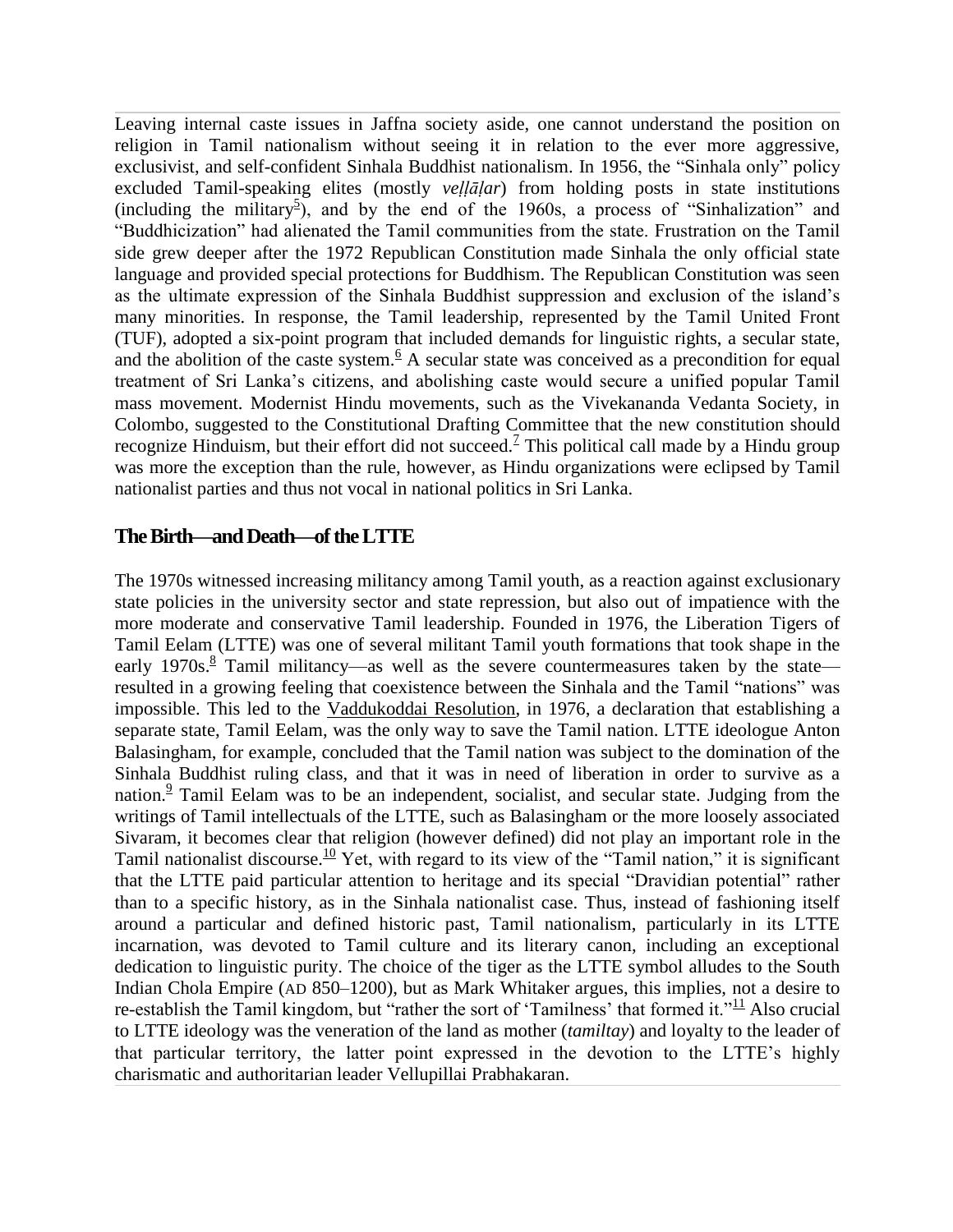From the 1980s onward, the LTTE eliminated other Tamil militant groups and came to see itself as the "sole representative of the Tamils." In four so-called Eelam Wars, the movement challenged the numerically much stronger Sri Lankan Armed Forces. By the 1990s, the LTTE had developed into a regular army, with an infantry, navy, and air force. Important in its armed resistance efforts was a group of elite, highly esteemed soldiers known as the Black Tigers (including the Black Sea Tigers who conducted sea operations), who engaged in military operations in which the chance of survival was minimal. The Black Tigers were recruited from among the ordinary LTTE cadres, and their identity as Black Tigers was kept secret. Black Tiger suicide missions became an important part of LTTE military tactics against the state, but it should be noted that the death of individual soldiers was not an aim in itself.<sup>12</sup> These operations were often referred to as acts of "suicide terrorism," which, strictly speaking, is not correct because the majority of them were carried out against military, not civilian, targets.<sup>13</sup> That is, the LTTE suicide missions were neither a strategy for obtaining individual salvation nor a nihilistic display of "spectacular violence" against civilians, as in the jihadist attacks that have taken place in Europe in the early 21st century.

The actual number of LTTE soldiers—as well as the actual number of Black Tiger attacks—is impossible to establish accurately. $\frac{14}{1}$ 

The first suicide mission took place on the July 5, 1987, when Captain Miller drove a truck filled with explosives into an army camp in Jaffna. According to the LTTE martyr book's own estimates, by 2001, approximately 240 Black Tigers had sacrificed their lives. On Black Tiger Commemoration Day, in 2007, the LTTE reported that a total of 322 Black Tigers had been killed in action. Peter Schalk reports that, by 2008, the total number of Black Tiger deaths was  $378<sup>15</sup>$  but again, these numbers are uncertain because we do not know how many more were killed in 2009 during the extreme brutality of the final months of the war. The Black Tigers have been accused of numerous political assassinations, including of India's prime minister Rajiv Gandhi and Sri Lankan president Ranasinghe Premadasa, as well as an attempted assassination attempt of president Chandrika Kumaratunga. As a result of the terrorist allegations and highprofile political assassinations, the LTTE was proscribed in India in 1992, in the United States in 1997, and in the European Union in  $2006 \frac{16}{10}$  With the Sri Lankan government's military victory over the LTTE in 2009—the majority of its leaders killed or held captive—the organization formally dissolved. Still, its supporters continue to work for the Tamil nation in Sri Lanka (and elsewhere) through various transnational formations, such as the Global Tamil Forum.

# **LTTE Martyr Cult**

Within a remarkably short time, beginning in 1987 and lasting throughout the 1990s, the LTTE succeeded in waging a comprehensive campaign for the commemoration of its dead soldiers to ensure that they were not remembered as casualties of war, but rather as national heroes or martyrs to the cause of independence. In English-language LTTE materials, the word "martyr" often appears, but the Tamil words used to describe the deaths have different meanings. Crucial to LTTE martyr ideology was the idea of *tiyākam*, or "abandonment of life," and the most commonly used word for martyr is *tiyaki*, one who abandons, or a "renouncer." The abandonment of life was considered a gift to benefit the living. The Tamil "martyr," in contrast to the common Christian usage of the word, is not someone who surrenders to suffering and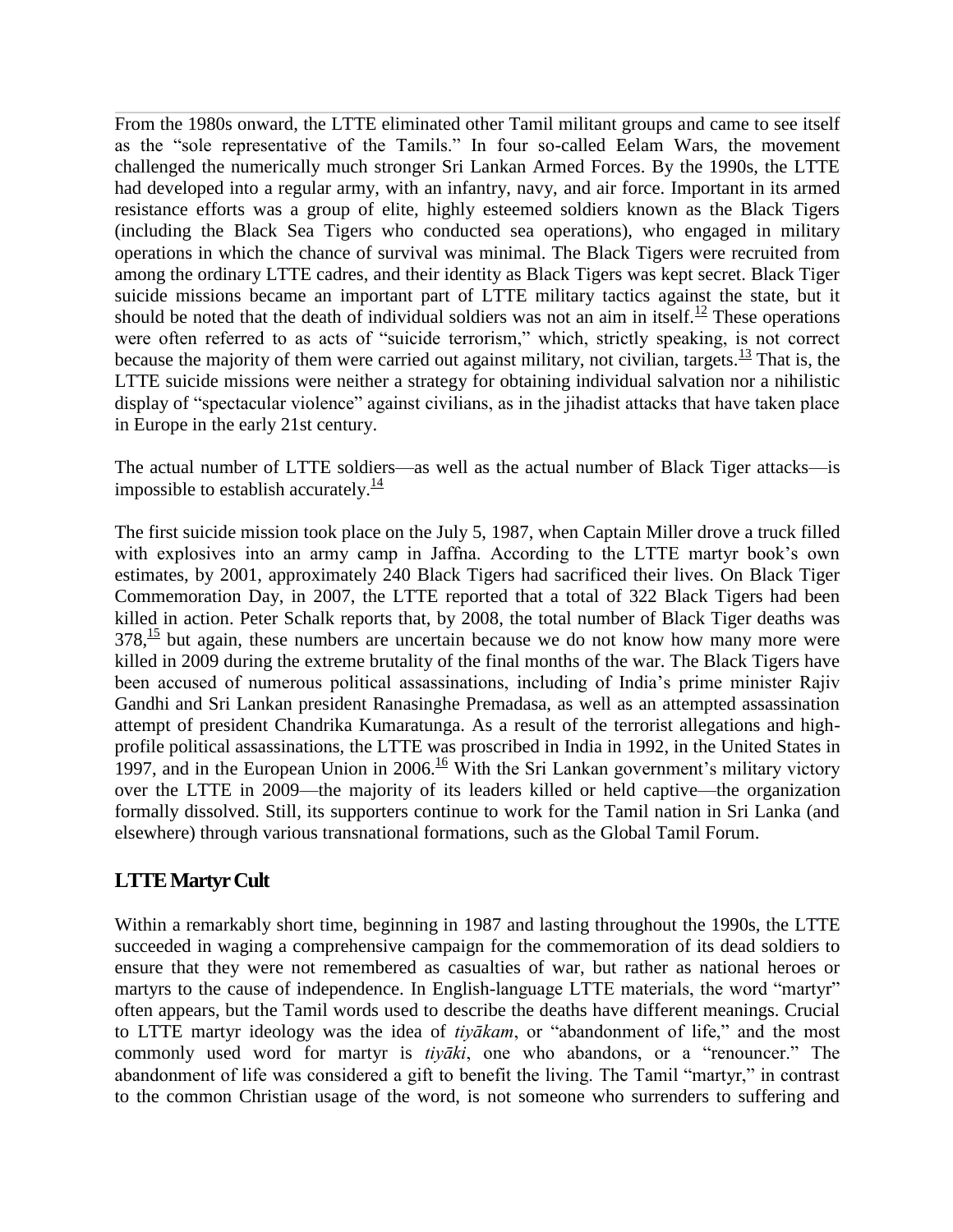death but someone who opposes it violently: "The *tiyaki* combines what is unthinkable for a martyr in the original Judeo-Christian tradition, to get killed in the very act of killing.<sup> $17$ </sup> Every fallen LTTE fighter is considered a martyr. The aim, however, was survival, not death. All fighters wore a cyanide capsule around their necks to be used as a last resort if they were captured by government troops, to avoid being tortured and raped. The necklace with the cyanide capsule became a symbolic token of commitment to the cause.

The other concept is expressed in Tamil is *māvīrar*, "great hero," the great warrior of Tamil classical literature who is destined to die on the battlefield. Only dead soldiers are considered heroes, and importantly, LTTE heroes are venerated, not for killing enemies, but for sacrificing their own lives. Again, this concept of martyrdom differs significantly from the Christian concept of martyrdom in that the focus is on *planned* heroic death for a just cause, not on suffering. $\frac{18}{18}$ 

The Black Tigers (*karuppulli*) were trained to sacrifice their lives, knowing that survival was highly unlikely. This is linked to a particular notion of *uyirāyutam*, or "life as weapon," but was more a strategy than an ultimate goal. The Black Tiger emblem is a picture of Captain Miller, the first soldier to engage in a suicide mission.<sup>19</sup> The Black Tigers were considered brave heroes, and after death they—and their families—would receive special honors during ritualized acts of remembrance on July 5, Black Tiger Commemoration Day. These commemorative rituals would take place at the site of Captain Miller's suicide mission, in 1987, a public school then occupied by the Army, where a shrine was later built in his honor.

LTTE's martyr cult was mediated by the LTTE propagation office (the Office of the Great Heroes belonging to Tamil Eelam, established in 1995) through official statements, press releases, propaganda films, and Heroes' Day speeches held by Prabhakaran. In addition, LTTE cadres—who were in fact often martyrs-to-be—wrote martial lyrics in praise of their fellow soldiers glorifying death and the willingness to self-sacrifice. In much of this poetry one becomes a great hero not just by dying, but by embracing death, consciously sacrificing oneself. One of the poems reads, "Consciously having given their own body for the land. The life for Tamil, they go—courageous with the pride of youth in their body.<sup> $20$ </sup>

Three tropes stand out in this poetry. The first is the *hero as seed* out of which new life sprouts. The second is the *hero as immortal history*, and the third trope regards *the hero as a victim* who sacrifices him- or herself. The poet-soldiers of the LTTE did not praise acts of sacrifice for the sake of individual salvation, but for the future of the Tamil community. One poem written by a certain Ko. Tirunamam describes "great heroes"—"seek[ing] the final resting place they go their names mentioned they go on to live as history, in the hearts of the Tamils tomorrow.<sup>221</sup>

This was represented symbolically through the metaphor of the dead body as seed: the martyrs were regarded as the seeds of the nation, expressed in the notion of "body-seed" (*vittutal*). The symbolism is powerful: new life grows out of the battlefield; new life grows out of the bloodsoaked soil. The hero-martyrs were the seeds that following martyrdom would be planted in the earth of the liberated Tamil motherland.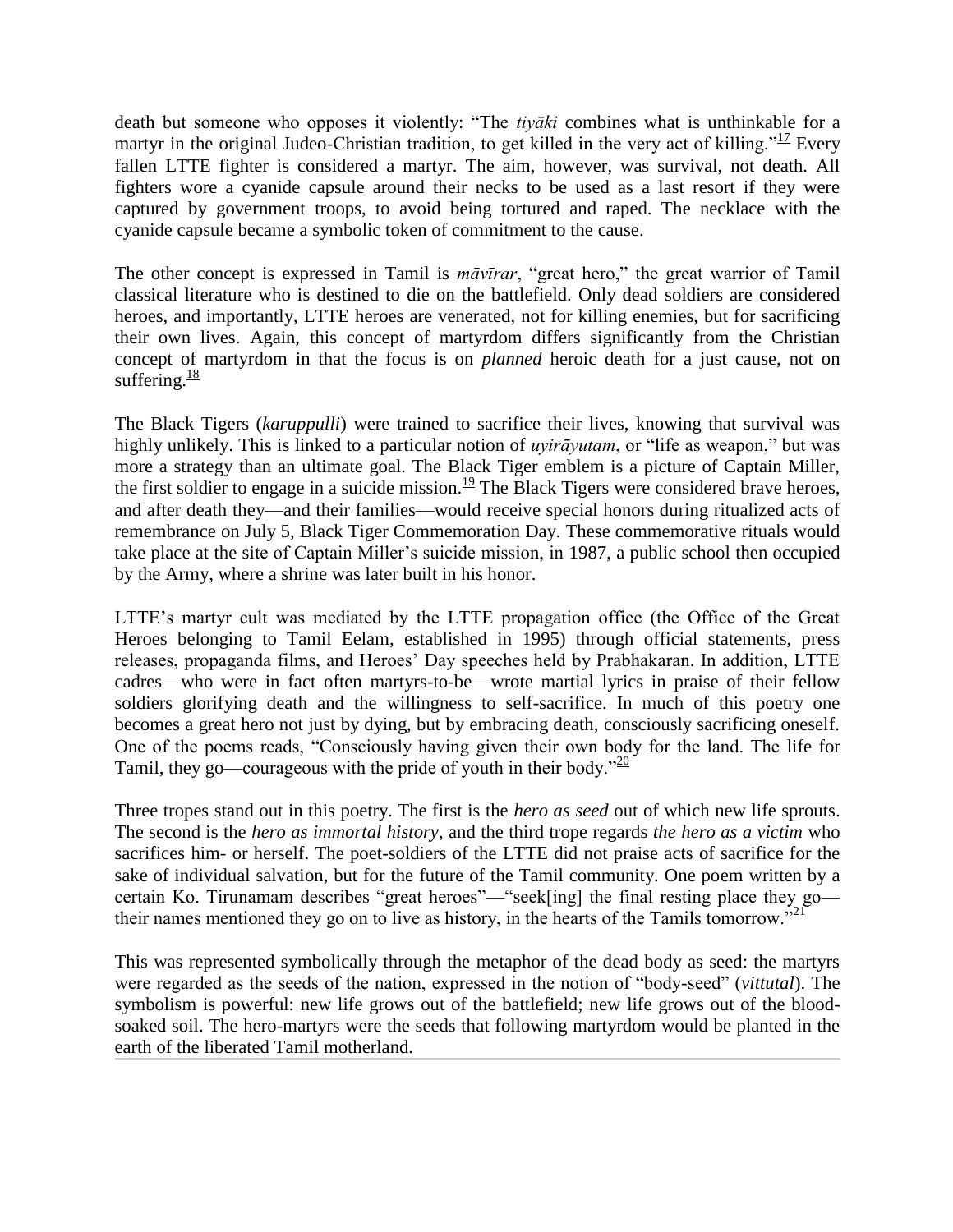In this process, the soldiers' deaths were transformed into something inspiring. Rather than loss, their deaths were acts of self-sacrifice, heavily laden with meaning both for the individuals involved and for the Tamil community, in both Sri Lanka and the wider Tamil diaspora. What the LTTE's opponents saw as grotesque brainwashing, with fatal consequences for the security of Sri Lankan society, was interpreted by the LTTE's supporters as a necessary and legitimate sacrifice for the goal of securing their nation's survival. The life of the individual thus gained a meaning that went far beyond that of the individual concerned.

In addition to speeches and poetry, the LTTE ideology of martyrdom was communicated and enacted through a set of commemorative practices. From 1989 onward, martyrdom and heroism were celebrated in "state-sponsored" rituals (if we accept that the LTTE operated as a quasi-state at the time). The LTTE organized a ritual calendar that set aside ten days of commemoration, the most important being Heroes' Day (māvīrar nāļ), November 27.<sup>22</sup> The māvīrar nāl commemorates the first fallen hero, Lieutenant Cankar, who was killed on November 27, 1982, but it is also a day of remembrance for all the fallen heroes who died in the war.  $\frac{23}{2}$  On this day, oil lamps are lit to honor the fallen and the LTTE flag is hoisted. Heroes' Day celebrations still take place throughout the Tamil diaspora communities, organized by Tamil organizations sympathetic to the LTTE, and can be considered worldwide events that connect the transnational Tamil community. $\frac{24}{5}$  In these celebrations thousands of Tamils—of both Hindu and Catholic backgrounds—pay their respects to those who sacrificed their lives for the cause. The event is organized across the world around the same core activities: saluting the heroes in silence, lighting the flame of sacrifice (*tiyākam*, "abandonment of life") at 6:05 p.m. Sri Lanka time, the hoisting of the tiger flag by the mother of a fallen hero, and saluting pictures of the heroes at display in a "heroes' gallery". People lit candles and put down flowers and flower garlands for their dead relatives, or for prominent fighters, such as Lieutenant Cankar (LTTE's first battle death), Thamilini (the most famous female soldier), Anton Balasingham (LTTE chief theoretician), or Tamilselvan (leader of the political wing of the LTTE). Thus the "heroes' gallery" may include Black Tigers, "ordinary" heroes, and famous LTTE leaders who died of an illness, such as Balasingham. It should also be noted that among the most cherished heroes are LTTE cadres who sacrificed their lives in hunger strikes, thus not inflicting violence on others. What they all have in common is a selfless dedication to Tamil Eelam. The *māvīrar nāḷ* is highly organized and standardized across the global Tamil diaspora, though some modifications are allowed. For example, the organizers would be careful to include pictures of those heroes with a particular connection to a given community, so that Tamils in Norway are given a chance to honor and mourn their loved ones, Tamils in Canada will have their heroes in the gallery and so forth. The LTTE heroes' gallery, then, follows a scheme, but in a way that allows for local adaptations. No hierarchy or distinction is made between heroes of Christian or Hindu backgrounds, or between "ordinary heroes" and Black Tigers. The only way to know the difference is by looking at their names. The Black Tigers are identified in the text below their pictures, and in some cases, they wear the Black Tiger emblem on their berets. Importantly, Vellupillai Prabhakaran does not figure in the heroes' gallery; this is because many LTTE sympathizers believe that he is still alive, despite the evidence to the contrary.<sup>25</sup>

During the war, the LTTE built numerous war cemeteries in its territory for its fallen heroes. These cemeteries were called *māvīrar tuyilum illam*, or "the home of sleeping great heroes," and name, rank, and martyr status were inscribed on the identical, otherwise plain stone slabs that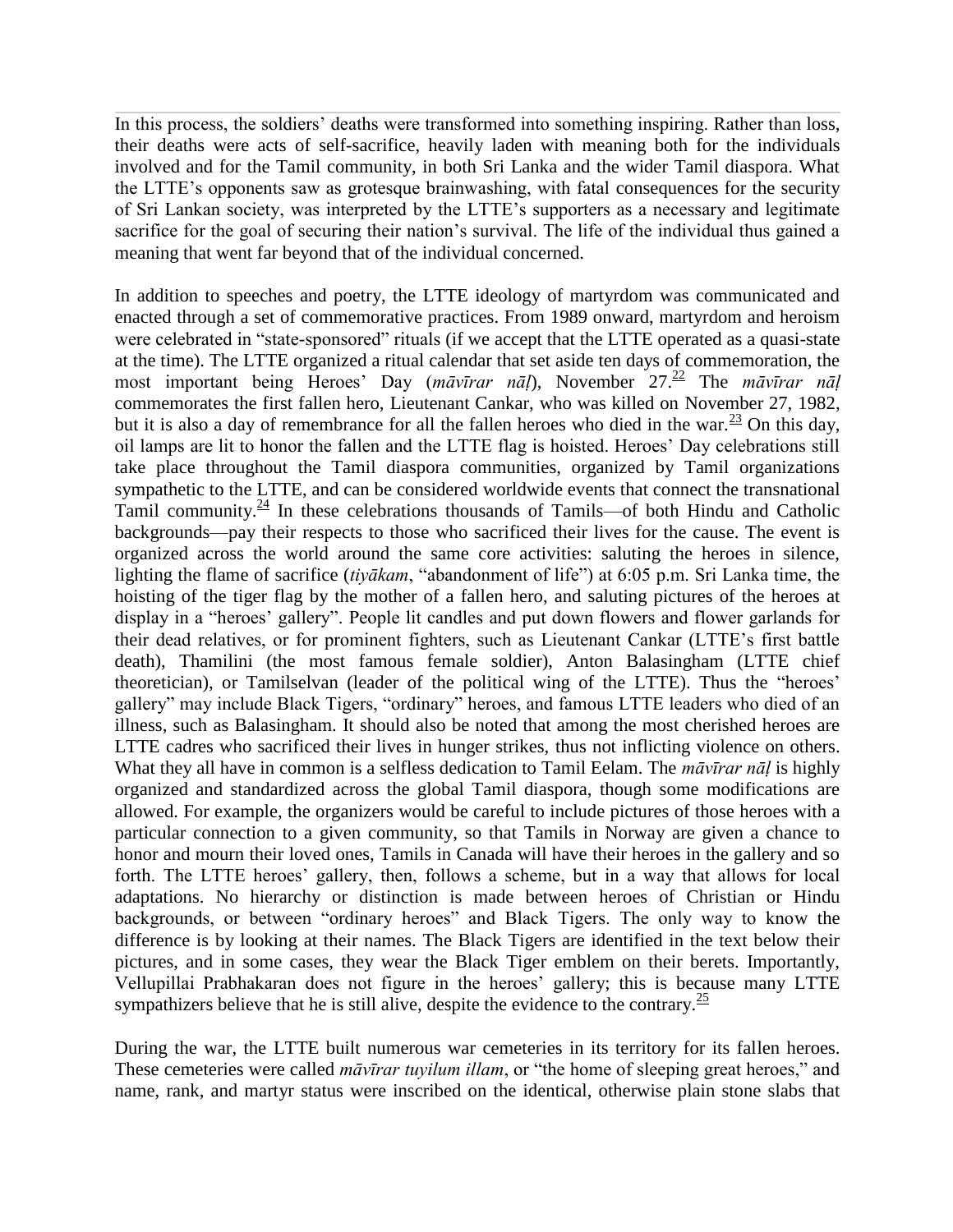marked each grave. It is worth noticing that the inscriptions did not contain any religious references.<sup>26</sup> During the war, Heroes' Day celebrations inside LTTE-controlled territory would take place at these "sleeping places." The building of the cemeteries was linked to important changes in LTTE funeral practices; until 1990, the LTTE had cremated its dead soldiers, following the Hindu custom of cremation. Several explanations have been given for this rather exceptional and sudden change to burial in a cemetery. One is that by adopting a practice of celebrating dead soldiers in a way similar to practices found in Western armies, the LTTE would gain an aura of being a conventional army. As such, the change exemplifies the so-called political life of dead bodies, constituting an important part of the overall nation-building project to make Tamil Eelam a "proper state." After the Sri Lankan Army's victory over the LTTE, declared on May 19, 2009, the army destroyed the cemeteries. They are, however, kept in the memories of the Tamil nation in digital spaces, where one can enter a virtual cemetery and pay homage to the eternal flame that burns in memory of the fallen soldiers.<sup>27</sup> Furthermore, at the Heroes' Day celebrations replicas of graves and elements from LTTE memorial grounds are constructed as objects of commemoration of fallen heroes. The Heroes' Day has become the most important social event for the Tamil diaspora communities, occasions to remember their war loss, but also to remember the political goal of the LTTE, the dream of an independent Tamil motherland.

#### **Female Fighters: Armed Virgins or Rape Victims?**

As women began to play an increasingly important role in the Tamil nationalist struggle, the LTTE, in 1989, formed a separate female military unit, the Malathi Unit. The first female battle death had happened in 1987—when a young Malathi woman took cyanide—but it was from 1994 onward that women began to be actively recruited as Black Tigers—that is, as suicide martyrs. Using women had a strategic advantage in that the respect granted to the female body in Sri Lankan society allowed the woman suicide soldier to slip through multiple security barriers to gain her access to her targets. Female Black Tigers who attacked in civilian spaces—in civilian clothes—were thus of high strategic value to the LTTE. Of the total 240 suicide missions recorded by the LTTE by 2001, 63 (or 26%) were carried out by women.<sup>28</sup>

One of the very few sources we have indicating how female Black Tigers themselves thought about their role and mission (as opposed to what is stated in to the official LTTE ideology) is the documentary film *My Daughter the Terrorist*, which was based on interviews with two female Black Tigers, Dharsika and Puhalchudar. These female soldiers, who both happen to be from Catholic backgrounds, show the ideal female Black Tiger as committed, highly disciplined, and militant. They exhibit great self-confidence, handling weapons and driving military vehicles, activities that were unthinkable for a Tamil woman before the war.

The LTTE wanted to break away from the patriarchal structures of traditional Jaffna society in which the ideal woman was morally pure, virtuous, and obedient. The Tamil concept that sums up these qualities is *karpu*, literally "chastity." Furthermore, in traditional Jaffna society, the ideal was the *cumankali*, the real or potential mother whose sexual power had been "tamed" through a proper marriage and who was considered to be the most auspicious being in the Tamil universe. Spearheaded by the prominent Australian women activist Adele Balasingham (the wife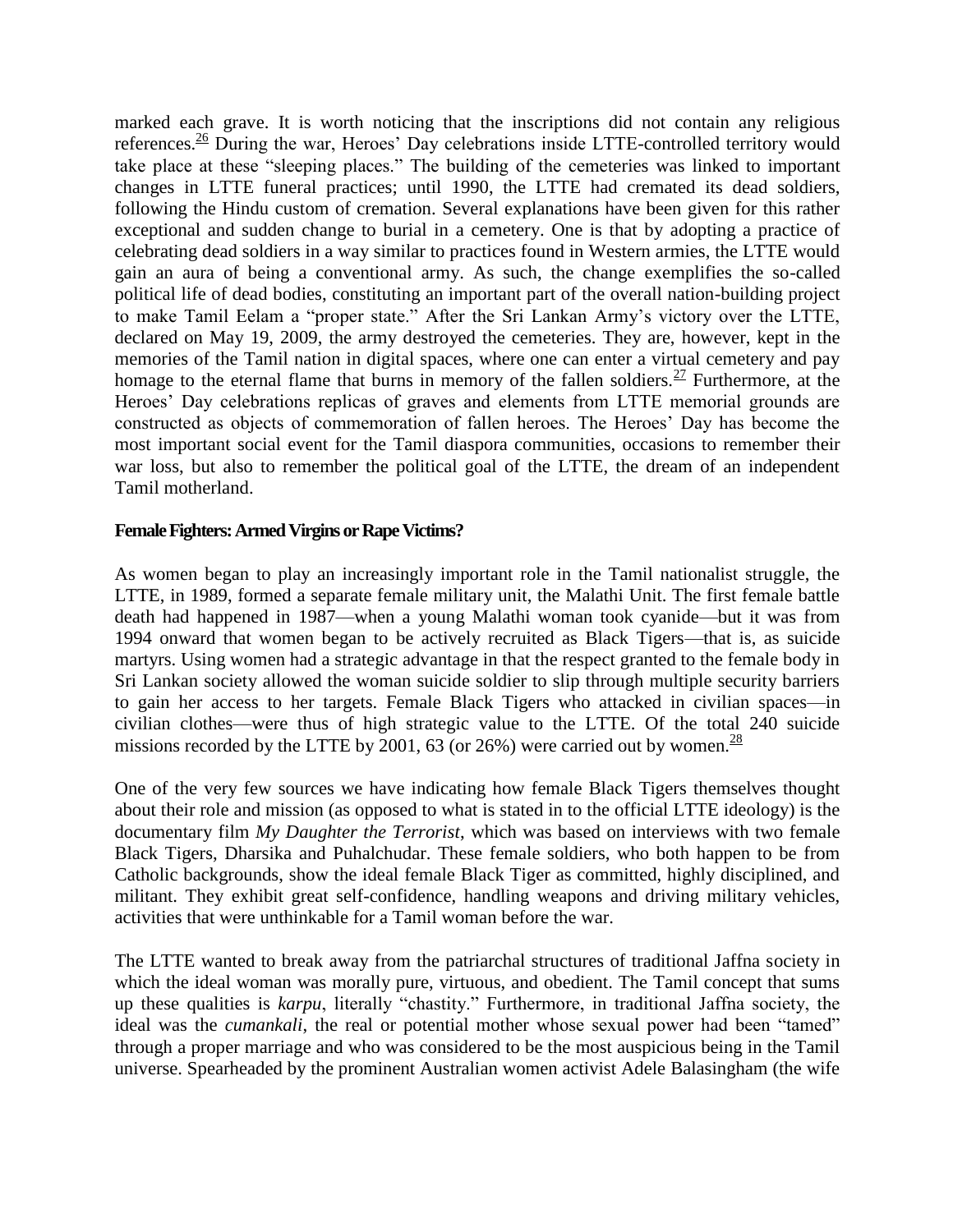of Anton Balasingham), the LTTE developed a particular feminist and nationalist agenda in which emancipation of the nation went hand in hand with the emancipation of women.

The role of female Tigers was hotly debated during the war; they were seen as victims of an authoritarian movement or as breaking away from conservative Tamil society, but these two positions are not necessarily contradictory. The authoritarian nature of the LTTE cannot be denied. For example, although female liberation was high on the agenda, it was also clear that this agenda was subject to the will of the LTTE leader.<sup>29</sup> Still, it remains a fact that the LTTE opened up new positions for women in Tamil society equal to those of men, including suicide missions.

By the mid-1980s, the LTTE's militant nationalist discourse had reformulated women's militant agency in relation to two dominant images: the female fighter as "armed virgin" or "rape victim." Vanati, a female Tamil Tiger poet articulated a new and revolutionary role for women of Tamil Eelam:

Her forehead shall be adorned not with *kunkumam* But with red blood What is seen in her eyes is not the sweetness of youth But the graves of the dead . . . On her neck will hang no *thali* But a cyanide capsule She has embraced no men But weapons! $\frac{30}{2}$ 

Few other poems capture LTTE notions of female asceticism and militancy better than this one does. It illustrates the LTTE's reinterpretation of Hindu symbols into new cultural forms perfectly: the *kunkuman* is changed to blood; the *thāli* is changed to a cyanide capsule. She embraces a weapon, not a man. Such poems were most likely read by all female cadres, including Catholics, but to what extent poems written by Catholic female Tigers existed, and to what extent their poetry might have had different religious connotations remains unclear.

In addition to the notion of the armed virgin, the LTTE increasingly conceptualized the Tamil female body in terms of rape victims, because of the many cases of sexual violence against Tamil women by either the Indian Peace Keeping Forces (1987–1990) or the Sri Lankan Army. As pointed out by Ransirini, "The reformulation of the gendered body of the female suicide bomber in the nationalist project as self-sacrificing and heroic relied on the dominant image of the female body as violated by the enemy. In order to be celebrated as the site of resistance, the body of the woman suicide bomber has to be first politicized as the site of oppression.<sup>31</sup> Female Tamil fighters were thus presented, by both the LTTE and in academic accounts, as armed virgins or rape victims or both. However, in spite of a few references to sexual violence by Darshika's mother, this theme is absent in the interviews with Darshika and Puhalchudar presented in *My Daughter the Terrorist*. To what extent this implies that earlier accounts of female fighters went too far in accepting the official LTTE ideology of the female body—and that female fighters did not necessarily self-identify with the trope of armed virgin or raped victim—is hard to say.

## **LTTE Politics of Religion**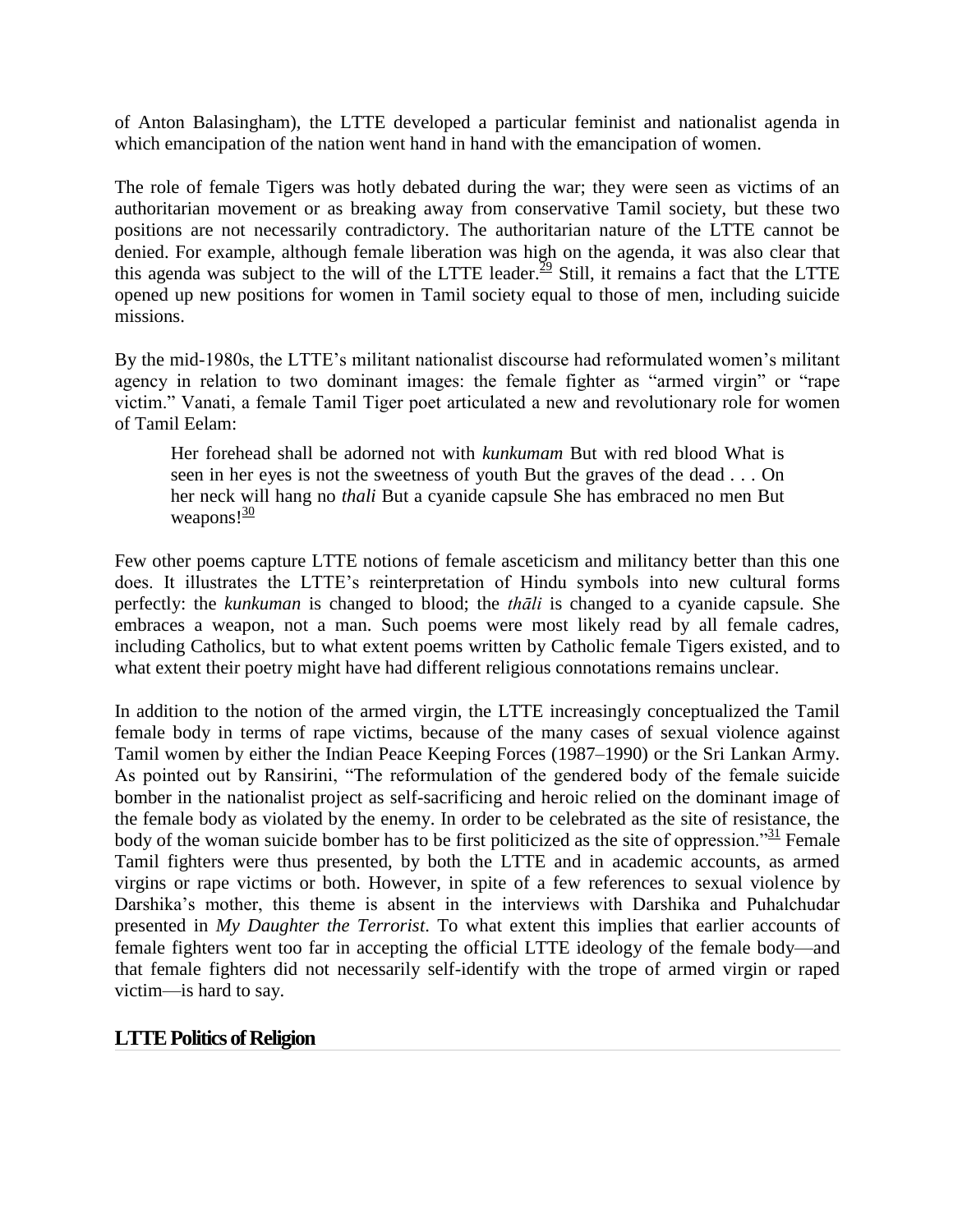Within the movement we are not concerned with religion (*mata*). We believe there is some power (*śakti*) above us, but it doesn´t matter which god (*kadavul*) you believe in.

Puhalchudar (age 24), Black Tiger $\frac{32}{3}$ 

LTTE's official ideology was strictly secularist, expressing a clear separation between religion, the state, and politics. It was declared that the future state of Tamil Eelam would "not bend towards (any) religion (Tamil: *matacārparra*)‖ and that all religions would receive equal treatment. Peter Shalk notes that the LTTE presents itself as a secular movement, but in a way that differs from the Federal Party or the Tamil United Liberation Front (TULF), which defined themselves as protectors of all religions, resembling Indian constitutional notions of secularism. $\frac{33}{12}$  "Secular" in a LTTE context, Schalk points out, means being "beyond religions, areligious, not nonreligious.<sup>334</sup> Furthermore, Schalk (who more than any other Western scholar has been close to the LTTE) has formulated a response to those who charge that the LTTE is a cult or a religious movement:

There is the insight of the LTTE that if it were to appear as a religion on the religious scene, it would create dissent within the movement. Most of its members are ardent Caivas or Christians who do not imply that they have to change religion in order to achieve cutantiram (liberation). They reach it as Caivas and as Christians. The LTTE is not involved in polemics with representatives of traditional religion. $\frac{35}{2}$ 

Here, the official line is that the goal of national liberation (*cutantiram*) supersedes individual denominational difference and, moreover, that engaging in intrareligious disputes would endanger *cutantiram*. This official "areligious" and "secularist" position should not be missed if one is to understand the LTTE self-understanding of its ideological project, and this "secularist" politics of religion is widespread among LTTE supporters in the diaspora today.<sup>36</sup> As previously noted, the LTTE's secularist position needs to be understood as a wider secularist trend in Sri Lankan Tamil nationalism, which was both a reaction against Sinhala Buddhist nationalism and a form of "defensive ethnic nationalism" aimed at overcoming internal caste strife. In addition, Sri Lankan Tamil nationalism in the 1950s and 1960s was influenced by Indian Tamil separatist politics, by way of the Dravidian Progressive Federation (*Dravida Munnetra Kazhagam*, DMK). The influential Tamil intellectual known as Taraki—or Dharmeratnam Sivaram<sup>37</sup>—argued that Sri Lankan Tamil nationalism was strongly influenced by the modernist and hyperrationalist currents found in Dravidian nationalism, in addition to the indifferent—if not hostile—position toward religion.<sup>38</sup> Nonetheless, acknowledging this official secularist position at the political and ideological levels is not the same as claiming that the LTTE—as a military institution, cultural innovator, and political body—can in any meaningful way be said to be "secular." Religion informed LTTE practices in both implicit and explicit ways.

#### **Religious Background and Caste Identities of the LTTE**

While official LTTE ideology was explicitly secularist, religious identities made a difference in a number of ways. For example, religious background mattered for the recruitment of soldiers, given that Tamil-speaking Muslims were excluded from the Tamil nationalist project. Based on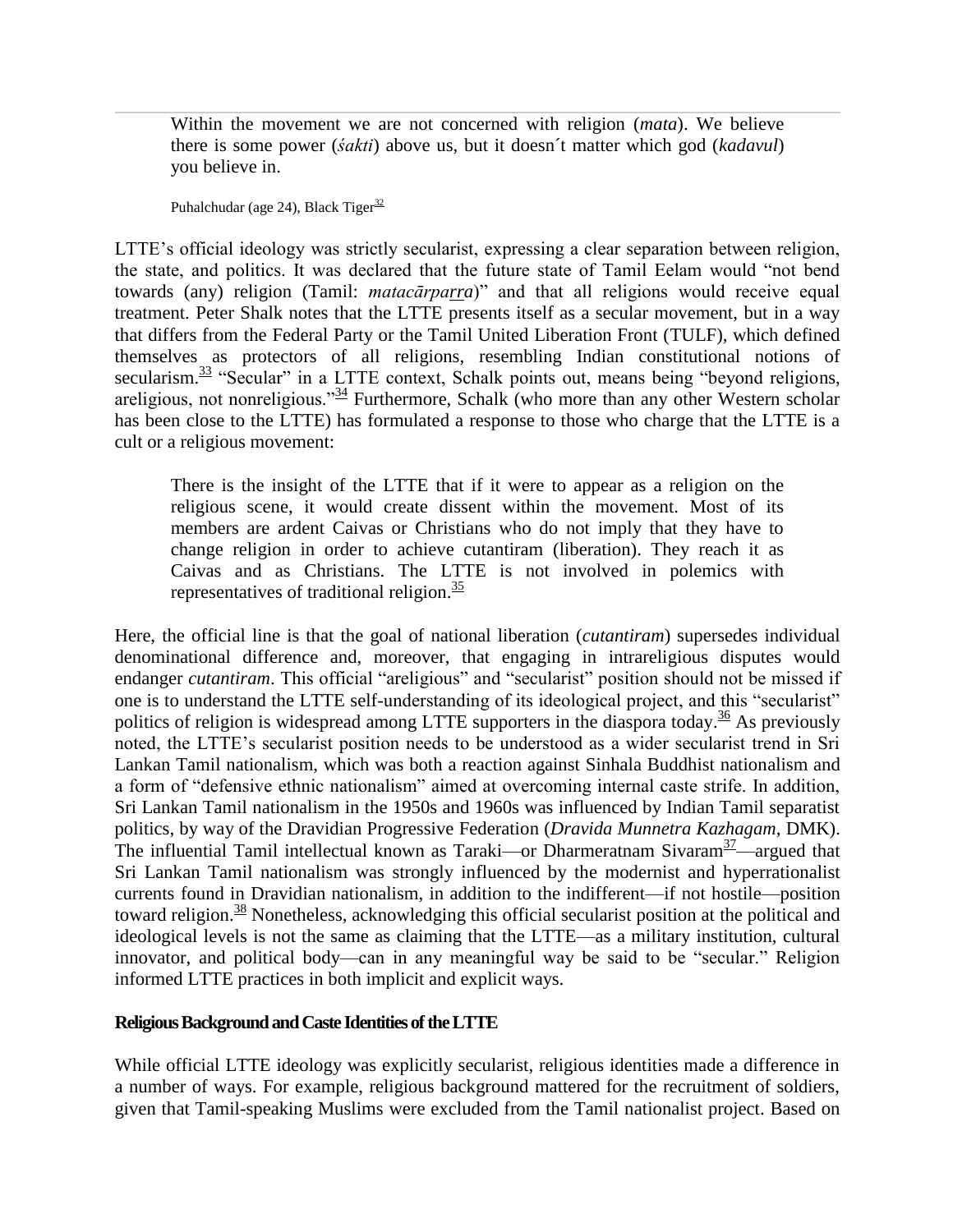regional loyalties, in the early years of the Tamil militant struggle, some Muslims had identified with the Tamil cause and participated in it. However, as the Sri Lankan state played local divideand-rule politics between Tamils and Muslims in the 1980s, and the LTTE increasingly regarded the Muslim communities as fifth columnists and a security threat, few, if any, Muslims were recruited into the Tamil militias. Furthermore, the LTTE expulsion of more than 70,000 Muslims from the Northern Province during a few days in 1990, as well as the killing of more than a hundred Muslim men who were at prayer in a mosque in the east just months before,  $\frac{39}{2}$ resulted in much resentment among Sri Lankan Muslims toward the LTTE. $\frac{40}{40}$ 

The majority of the LTTE cadres were of Hindu background, but with a strong Catholic presence within its ranks. The majority of the LTTE leadership, including Vellupillai Prabhakaran and leader of the LTTE intelligence unit Shanmugalingam (or "Pottu Amman"), were born to Tamil Hindu parents, although some prominent LTTE members, such as Anton Balasingham, had been raised Catholic. The religious background of the LTTE leadership was downplayed, however, and personal views on existential questions were not part of the official LTTE discourse. Finally, it should be noted that the LTTE leadership was dominated by the *karaiyars* and that the LTTE had a strong recruitment base among this caste group. The LTTE's anticaste politics must, therefore, also be understood as a tool for emancipation from what they saw as the oppressive caste politics the *veḷḷāḷars* used against them.

The question of the religious identity of the LTTE was also of concern to the Sinhala nationalists. On some websites it was even held that leading LTTE figures, such as Prabhakaran and Tamilselvam, were all Christians. $\frac{41}{10}$  In this discourse, the LTTE is anti-Hindu and pro-Christian, and it was claimed that the LTTE was part of a neocolonial Christian conspiracy to undermine Buddhism and the Sinhala race. As a consequence of the activism for the Tamil cause of several prominent Catholic priests, Sinhalese nationalists often portrayed them as being Tigers.

## **The Role of Religion in LTTE Martial Culture and Suicide Missions**

As several scholars have pointed out, despite the official secularist LTTE ideology, a close analysis of the LTTE martyr cult shows that it clearly drew on religious semantic fields to communicate the importance of sacrifice. In fact, there are good reasons to regard the LTTE as projecting a polyreligious semantic field, with a strong preference for Tamil Hindu religious symbols and practices. For example, the very notion that death generates new life—as exemplified in the practice of "planting heroes" or regarding Heroes' Day also as a "Day of Rising"—falls completely within the cyclical Hindu cosmology of destruction and regeneration. That being said, it should not be forgotten that the theme of death and resurrection is not entirely unknown in the Catholic context either, and it might well be sufficiently polysemantic to provide meaning to Tamil Catholics as well.

The Tamil words used for heroes, martyrs, and sacrifice indicate a strong Tamil Śaiva Siddhanta heritage. For example, the concepts of *tiyākam*<sup>42</sup> ("abandonment of life") draws very clearly upon bhakti religiosity as found in the Bhagavadgītā. Here the ideal is to carry out one's actions without positive or negative emotion, but, like Arjuṇa in Bhagavadgītā, to carry out one's duty in devotion (to god), freed from earthly bonds. Furthermore, in Hindu literature (such as Cankam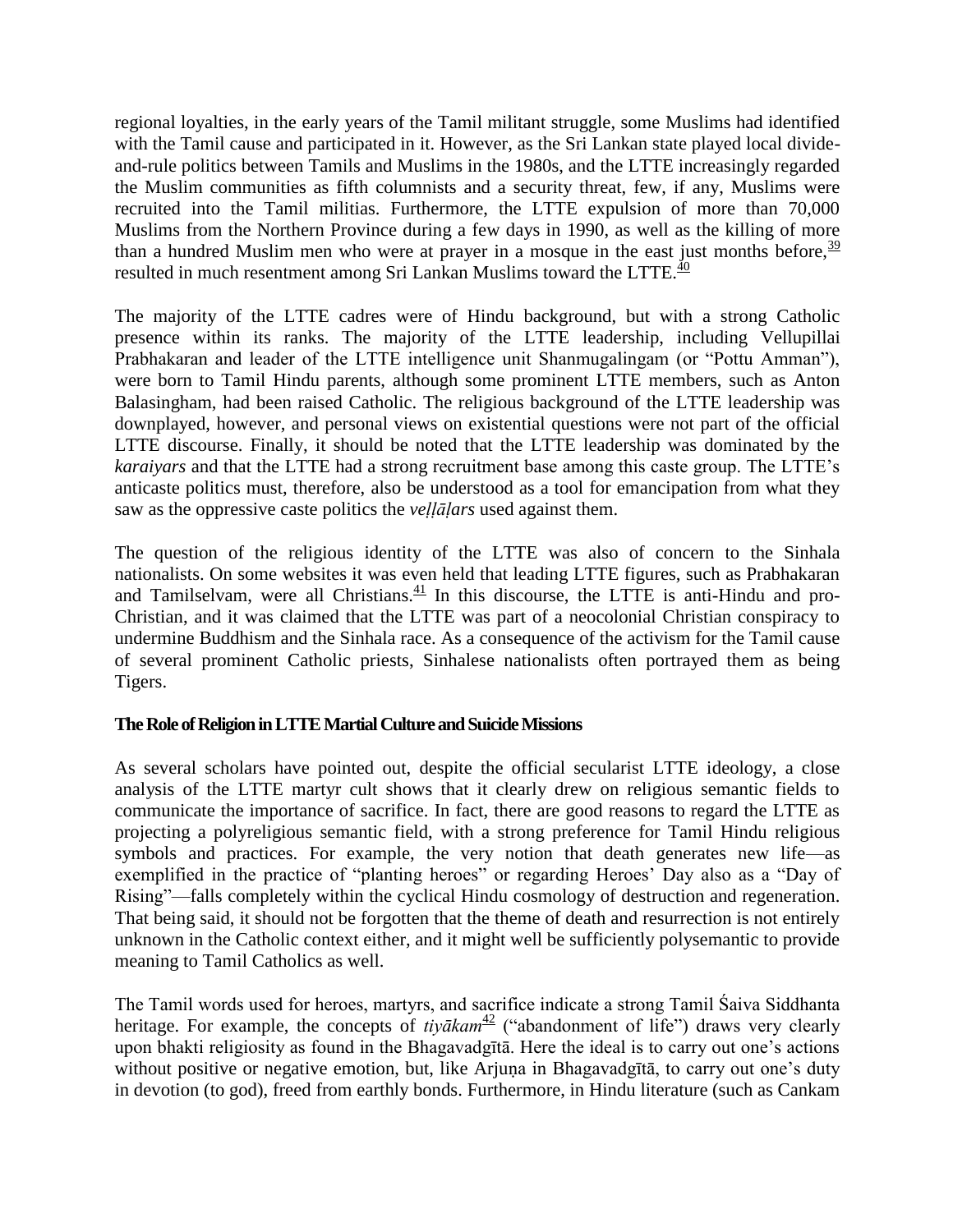and Bhakti literature), suicide is not condemned if it is performed out of devotion to Śiva, or as atonement in specific circumstances. Also, ritual suicide, for example, through starvation, is not a stigma. If it is done as a gift for a good cause, it can even count as a voluntary self-sacrifice.  $\frac{43}{2}$ This religious language of self-sacrifice spoke directly to religiously inclined LTTE cadres.

Furthermore, the symbols of flame and fire clearly belong to the Hindu ritual domain, and the constructions of *pandals* at Heroes' Day celebrations, or at LTTE cemeteries, certainly resonated among a deeply religious population. Such practices—*pandals* and the lighting of the flame originate within the Tamil Hindu cultural universe, but are performed by Christians and Hindus alike and are often perceived as a shared "Tamil culture."<sup>44</sup> Also, the fact that the cyanide capsule, called *kuppi*, worn around the neck strongly resembles the *thāli*—the necklace worn by married Tamil women (including Catholics) as a sign of marital bonding—is not lost upon Tamils, pointing to the cultural value of *kaddupādu*, or submission to a particular discipline.<sup>45</sup> Furthermore, in trying to understand the change in LTTE funeral practices—from cremation to burial—it has also been suggested that this was a conscious move to underline the asceticism of the LTTE cadres. They adhered to a strict discipline, including sexual abstinence and celibacy, and did not consume alcohol. Asceticism confers special power and potency in the battlefield; hence, some soldiers' remains were treated as those of *sannyāsins*, the Hindu ascetics who are buried, not cremated. But again, the shift to burial did not speak only to Hindu Tamils; it can also been seen as serving the Catholic LTTE cadres.

Scholars have differed in their views on the role of religion in the LTTE. Peter Schalk, who has written extensively about the LTTE, has argued that although Hinduism (in terms of temple rituals or notions of self-sacrifice) can be identified in commemoration practices and in Heroes' Day speeches, to portray the LTTE as a religious terrorist group would be to undermine the group's self-understanding as secular, fighting for a secularist socialist state. Furthermore, Schalk argues that the LTTE's concept of martyrdom has to be distinguished from the martyr ideology of Hamas in that a Black Tiger's sacrifice is made in a secular setting. Importantly, however, Schalk does not specify what "secular" means in this context. "Secular" can be assumed to mean that the LTTE does not identify with one particular organized religious institutions and that it therefore is nondenominational. Stephen Hopgood correctly criticizes Robert Pape's understanding of the LTTE as a Marxist-Leninist group, but concludes rather quickly that the conflict was not religious, since Prabhakaran "is said to be an atheist, for example.<sup> $346$ </sup> Hopgood's concern is to show that the Black Tigers were not motivated by a cult to Prabhakaran, that "religion is not a feature which can explain the emergence of SM [suicide] missions] in the Tamil case," and furthermore, that "neither the language nor the symbolism of reincarnation figures in LTTE or Black Tiger culture.<sup> $\frac{47}{47}$ </sup> However, although Hopgood is right in pointing out the military logic of LTTE suicide missions, it should be noted that he seems to overlook existing research on the cultural aspects of the LTTE, and therefore disregards the role played by culture in producing LTTE cadres willing to sacrifice their lives.

Michael Roberts, criticizing Shalk, argues that to ignore the role of religion is to tacitly accept the official secularist ideology of the LTTE. If we are to capture LTTE practice and modus operandi, Robert argues, understanding the role of culture and religion in the LTTE universe is crucial. By looking at Heroes' Day celebrations and the practice of burying dead soldiers, Robert makes a strong argument for regarding LTTE culture as permeated by Śaiva rituals and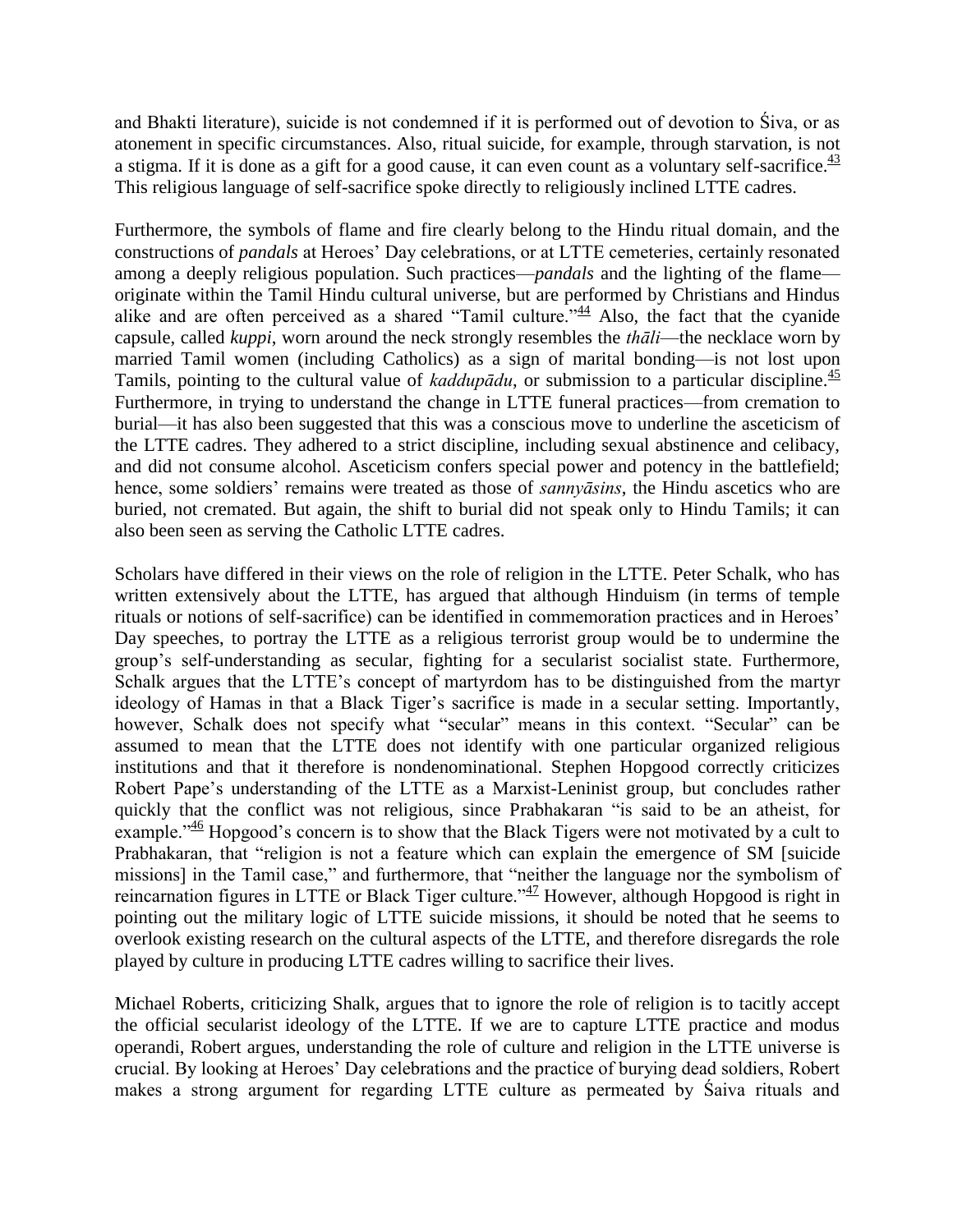sacrificial ideology. Furthermore, Roberts argues, we need to understand who was on the receiving end of LTTE ideology—namely, the middle- to lower-middle-class cadres who would be located within Tamil Hindu and Tamil Catholic "folk religion," in which the belief in *śakti* (divine power or energy) and rituals is important. Roberts's "maximalist reading" of religion in the LTTE also suggests that hero worship not only specifically echoed Śaiva ritual worship, but that it was identical to *pūjā* worship of Hindu deities. Roberts certainly makes a strong case for locating the LTTE within a specific cultural and religious context, but it should be noted that the lack of ethnographic research within the LTTE makes his conclusions less firm. For example, although the practice of the "stone planting" of great heroes and their veneration certainly stems from the Tamil Śaiva tradition, there is little ethnographic evidence to suggest that LTTE soldiers and sympathizers themselves made this connection, or that they worshipped their great heroes in the way of Hindu deities in a *pūjā* ritual. A similar ritual form of veneration does not necessarily imply a similar religious function, for example, that great heroes can be appropriated in order to obtain *śakti*, as in certain Hindu *pūjās*.

Along similar lines, Roberts suggests that the LTTE was engaged in a form of "war magic" involving ritual protections, such as going to temples before operations, and furthermore, that the *kuppi* had a tantric magic function as an amulet.<sup>48</sup> Although this certainly is a valid point in our understanding of LTTE's martial culture, it should be noted that so-called apotropaic religion is part of the cultural logic of the Indian subcontinent, including in conventional armies such as the Sri Lankan Armed Forces. Praying or making vows to gods before battle and wearing protective amulets, images, or religious objects is in fact widespread in military cultures and organizations in general, and the LTTE does not stand out in this regard.

Building on the work of Roberts, Indian military historian Kaushik Roy similarly underscores the importance of Saivism to LTTE culture.<sup> $49$ </sup> His emphasis on the importance of Hindu notions of female power, such as *śakti*, underlines the mystical and "cultic" character of the LTTE, exactly the point that Schalk has so deliberately minimalized in his attempt to rationalize the LTTE's warfare. Roberts (and Roy with him) understands the role of religion in the LTTE through the Weberian lens of "enchantment" and the "regeneration of divine potency," but such a culturalist interpretation ignores the strong nonreligious, leftist, and secularist legacies of Tamil nationalism, running the risk of reducing the LTTE to a cultic and irrational actor, denied political legitimacy. In trying to overcome the two contrary positions, Benjamin Schonthal, in his analysis of Prabhakaran's 1997 Heroes' Day Speech, has argued that the speech creates ―alternate narratives of commemoration which can be read as both religious and as nonreligious.<sup> $\frac{50}{2}$ </sup> The Tamil words and phrasings Prabhakaran used—as well as the official LTTE English translation—contain multiple meanings. The polyphonic character of official memorialization thus speaks to both the "religious" and the "nonreligious," and can be said to be a genius rhetorical move by the LTTE. Dagmar Hellmann-Rajayanagam notes a similar ambiguity in her analysis of LTTE poetry. This poetry was not made by the LTTE's official cultural producers, but it gained respect and praise within the LTTE. On the one hand, the poems address themes found in the classical Cankam literature, such as the sacralization of the soil, but as Hellmann-Rajayanagam notes, "the element of sacredness found in the modern poems is absent.<sup> $51$ </sup> On the other hand, some of the poems also contain very specific religious references, such as to the sun and its rays (a reference to the Hindu Tamil warrior god Murukaṉ) or to Yama (the Hindu god of death).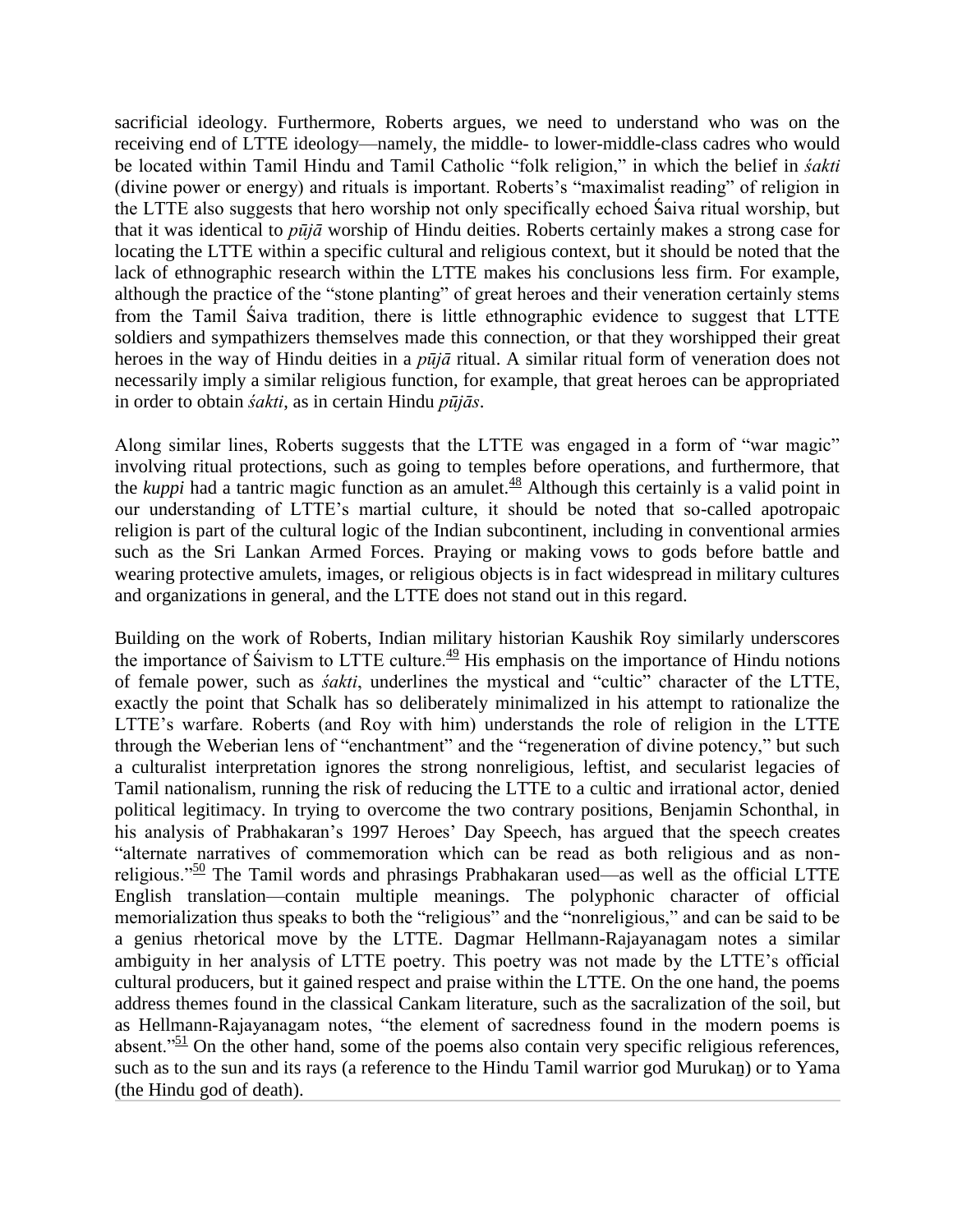#### **Overlapping "Fields of Religiositites"**

What is remarkable is how quickly and consciously the LTTE constructed a new martial culture. Instead of slow processes of cultural hybridity, synthesis, borrowing, and exchange—which are hallmarks of Sri Lankan society—the LTTE created its own highly standardized synthesis in just a few decades. This makes it reasonable to argue that ambiguities concerning religious symbols, the politics of religion, secularism, and the "sacralization of the nation" were all masterfully designed to cater to a multicaste and multireligious "constituency." Both Roberts and Hellmann-Rajayanagam suggest that the LTTE martial culture is best understood as Hindu-Christian syncretism, or even synthesis, and point to the "pluralistic religious symbolism" of the LTTE. $\frac{52}{5}$ 

Another way of understanding religion within the LTTE is through the notion of "fields of religiosities.‖ For the analytical purpose here, three distinct yet partly overlapping fields of religiosities can be identified. The first field relates to the strong secularist, nationalist, and leftist orientations of the LTTE, which were expressed both in its official ideology and through rituals and artefacts. Read along Durkheimian lines, the entire symbolic universe of the LTTE would qualify as a "society's celebration of itself" or as a form of "civil religion." The peculiar mix of isms in the political and cultural imaginary of the LTTE is here identified as the "civil religious" field.‖ The second field of religiosity relates to Śaivism and Tamil cultural traditions. In creating the necessary internal social cohesion for its survival, the LTTE drew on tropes in Tamil Hindu culture that were familiar to the recipients of its ideology. To anyone familiar with South Asian religiosity, the Hindu elements of the movement are obvious: the use of the ritual flame, flower garlands, incense, the use of the lotus symbols, or, as previously discussed, Hindu notions of abandonment and self-sacrifice. Surely, the LTTE reinterpreted such traditional elements, but there can be no doubt that the movement strategically built a new cultural universe by drawing on Hindu elements. At the one end of the continuum within the "Saiva religiosity field," we find such practices as regarding Prabhakaran as Suriya Devi, the Sun God. $\frac{53}{5}$  But it should be noted that this was not necessarily shared by all Hindus, or even by very active LTTE sympathizers.  $\frac{54}{5}$ At the other end of the continuum we find practices, for example Heroes' Day speeches about self-sacrifice, which can be interpreted as one polysemantic field able to communicate to a variety of audiences at the same time. In such instances, it can be argued that the "civil" religious" and "Saiva religious" fields converge.

Where does all this leave the Catholics? Surprisingly little attention has been paid to the Catholics in the LTTE. In most academic writings the Catholic presence is mentioned only in passing; it is never really analyzed. Because Catholics played an important role in the LTTE, Catholic religiosity, I suggest, should be identified as a distinct field of its own in the LTTE ranks. Many Catholic LTTE activists readily accepted the importance of Hinduism to Tamil culture, and it was common to see their Catholic religiosity as additional to Tamil culture, which, it was recognized, could not be separated from Hinduism.<sup>55</sup> Catholic rituals or symbols were not clearly discernible in LTTE official ideology and practice, but it has been argued that in order to speak to its Catholic cadres and sympathizers, the LTTE also drew on Christian notions of reverence and praise of the Virgin Mary.<sup>56</sup> It should also be mentioned that one of the Tamil words for martyr is *cātci*, or "witness," which is used in the Tamil translations of the Bible. This space for the Catholic imaginary and frame of understanding is evident in the interview material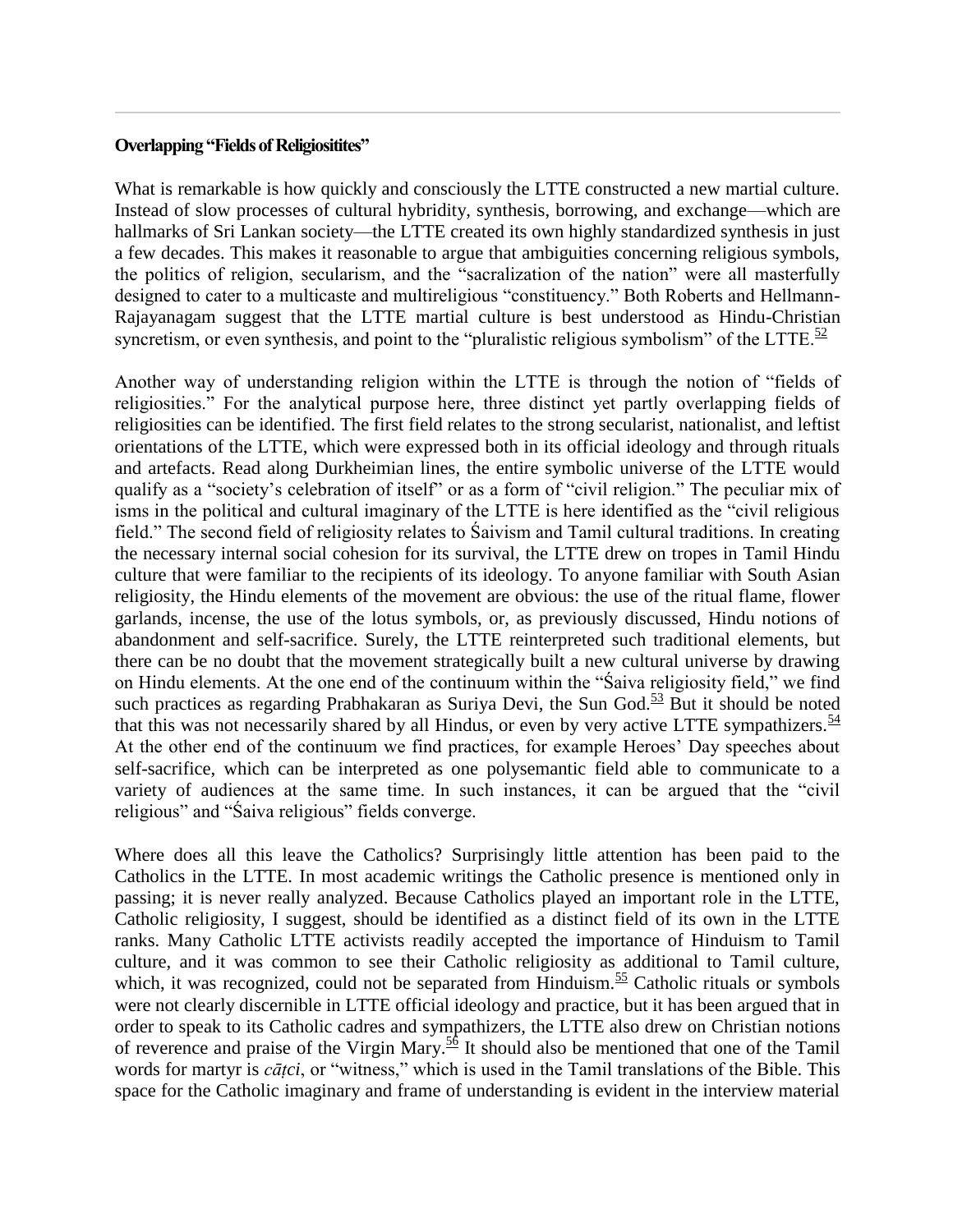in the documentary film *My Daughter the Terrorist*, in which it becomes clear that Catholic Black Tigers had not abandoned a Catholic understanding of suffering and the problem of evil. Darshika in particular shows a deep Catholic commitment and framework for understanding individual as well as collective suffering. Interestingly, a tension appears in her between the nonviolence of Jesus (he was killed) and the need for armed struggle (to save the nation). Darshika identifies the LTTE's struggle for justice with Jesus' struggle for justice albeit at the same time recognizing the difference between Jesus' pacifism and LTTE militarism. This calls into question Roberts's idea that a Hindu-Christian synthesis developed within the LTTE. An alternative way of understanding religion in the LTTE, therefore, is to see religion both as a negotiated multilayered concept used for a variety of purposes by political leaders and cultural producers, but also as various "fields" within the movement. As such, we can speak of multiple belongings for individual cadres and of movement between the "civil religious," "Saiva" religious," and the "Tamil Catholic religious" fields, according to context.

# **Epilogue: The Religious Landscape of War**

The LTTE did not operate in a vacuum; its leaders and soldiers had multiple relations with other military and political actors, including religious officials located within their territory or in the war-torn "border areas." LTTE relations with religious officials ranged from cooperation and support to hostility and even to attacks on and the murder of religious officials.

On the question of why Hindu priests in Tamil society as a group have been less vocal in the Tamil nationalist struggle, one can point to several explanations. The first—and perhaps most obvious—relates to the secularist aspirations of the LTTE and that protecting strictly Hindu religious interests was not on its agenda. Another aspect concerns the religious role of the Hindu priests, who serve the divine through elaborate temple rituals but play a limited role in education or as preachers to lay people. Furthermore, compared to Catholic fathers, they did not play a vocal role in Sri Lanka's diverse civil society sector. It is important not to forget, however, that in the midst of war and "secularist" Tamil nationalism, Hindu temples did not vanish. On the contrary, Hindu temples and forms of religiosity seemed to thrive. This partly owed to religion's potential as an expressive medium for grief, anger, and frustration. Gods can be appropriated; military powers not. The war had an enormous impact upon Hindu religious life. The individual and collective suffering inflicted on civilians during the war, McGilvray points out, "seem to have generated a renewed interest in forms of popular religious practice.<sup> $57$ </sup> In fact, the war years witnessed a remarkable popularity of Tamil trance mediums, particularly female ones, who offered their services to Tamil-speaking Hindus and Muslims. Such practices allowed for mourning, counseling, and healing in an extremely repressive and violent context; traditional Hindu practices, such as trance possession, pilgrimage, and vow-making to powerful deities, were given new meaning and relevance in times of extreme suffering and destruction.<sup>58</sup> War ethnography from Eastern Sri Lanka indicates that LTTE cadres also participated in such ecstatic forms of religiosity, but did so outside the camps.  $\frac{59}{2}$ 

In addition, Hindu temples were sites for local politics and "honor politics." The British often misapprehended temple disputes, deeming them merely "religious," and not "political," thus missing the fact that "ritual disputes" often concealed "politics." During the war, "temple politics" was a way of doing politics when it was considered too dangerous within the military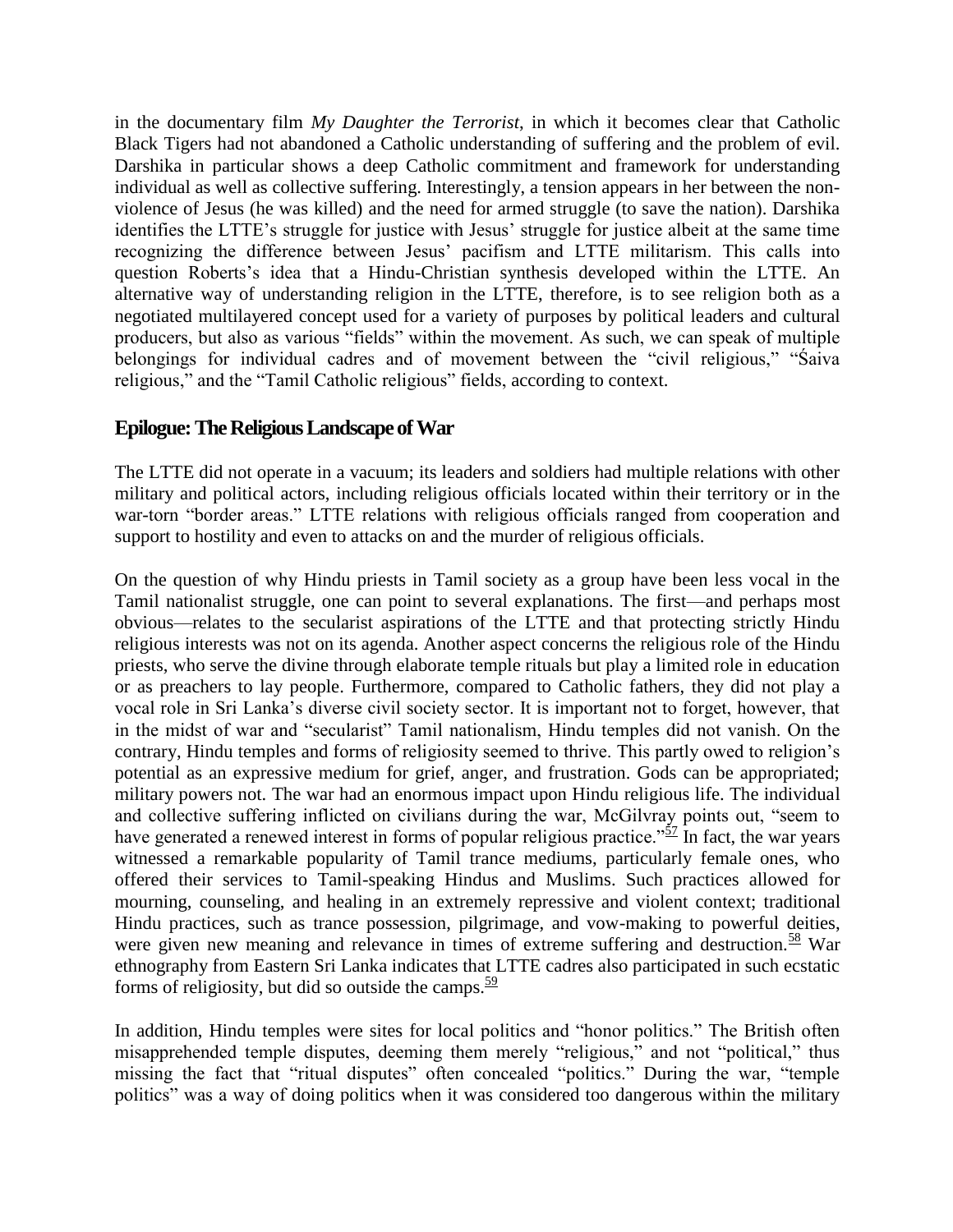systems of political competition. Therefore, Mark Whitaker, in his analysis of the role played by so-called national temples (*tēcattukkōvil*), suggests that the continued strength of such temples during the war in Eastern Sri Lanka must be seen as the survival of a different kind of politics than the one represented by either the state or the LTTE. This form of politics concerned caste, rank, honor, and local resources. At times, Whitaker points out, this "temple politics" could represent an alternative to, or even a refuge from, the modern form of politics and warfare as represented by the LTTE, while at other times they coexisted and intermingled. $\frac{60}{2}$ 

The Catholic Church did not take an official stance on the conflict. Since the 1970s, the church had been divided along ethnic and linguistic lines into a Sinhala-speaking Catholic Church that was loyal to the Sinhala- and Buddhist-dominated state, and a Tamil-speaking Catholic Church that served the suffering Tamil civilian population amid war, and whose members—including bishops and fathers—would be close to the LTTE. This divide became very evident in late 2008, when only five bishops agreed to sign a petition for a ceasefire, to last seven days between Christmas and New Year's Day, for the purpose of evacuating civilians from the war zone in Vanni. Two of the five signatories were Anglican, so only three Catholic bishops—out of fourteen in the entire country—were willing to petition the government for a ceasefire at Christmas. As Bernardo Brown noted, this was interpreted by Tamil Catholics as "a profound lack of compassion and solidarity on the part of Sinhalese Catholic clergy and laity.<sup> $61$ </sup>

Religious leaders who served civilians living in areas of the north and east during the war faced high levels of threat and insecurity. Among the first documented cases of the maltreatment of Tamil Catholic fathers occurred in 1982, when the government used the notorious Prevention of Terrorism Act against Tamil intellectuals and clergy for their alleged support of the Tamil insurgency. The two Tamil Catholic fathers, Father P. Sinnarasa and Father A. Singaraya, were incarcerated in the much-feared Welikada Prison. In 1995, two Tamil Catholic priests were detained for bringing equipment to the LTTE. They were released after two months, but according to Rajan Hoole—a prominent Tamil intellectual and fervent critic of the LTTE—the delay in releasing them was symptomatic of the weakness of the Church.<sup>62</sup>

As ethnic tensions grew in the north and east in the 1970s, Catholic priests—among them several American Jesuits—became more involved in protecting civilians and reducing tensions between different armed groups. Furthermore, Catholic fathers collected information about human rights violations in their dioceses. As pointed out by Bernardo Brown, this increasingly "position[ed] the Catholic Church as a natural advocate for the Tamil cause."<sup>63</sup> This is not to say that Catholic priests were aligned with the LTTE; particularly in the Eastern Province, Catholic priests seem to have shown particular skill in maneuvering among numerous armed groups, including the LTTE, often at great personal risk. However, in the LTTE-controlled area in the north, Catholic priests, such as Father S. J. Emmanuel and Father Karunaratnam, became closely associated with the LTTE, and some Tamil Catholic fathers openly avowed Christian liberation theology in the context of what they saw as the genocide of the Tamil nation. In this Tamil liberation theology, Prabhakaran was seen as a savior figure. In addition, influential Tamil Catholic priests serving Tamil Catholic congregations abroad have expressed strong sympathies toward the LTTE. $\frac{64}{5}$ 

## **Review of the Literature and Future Research**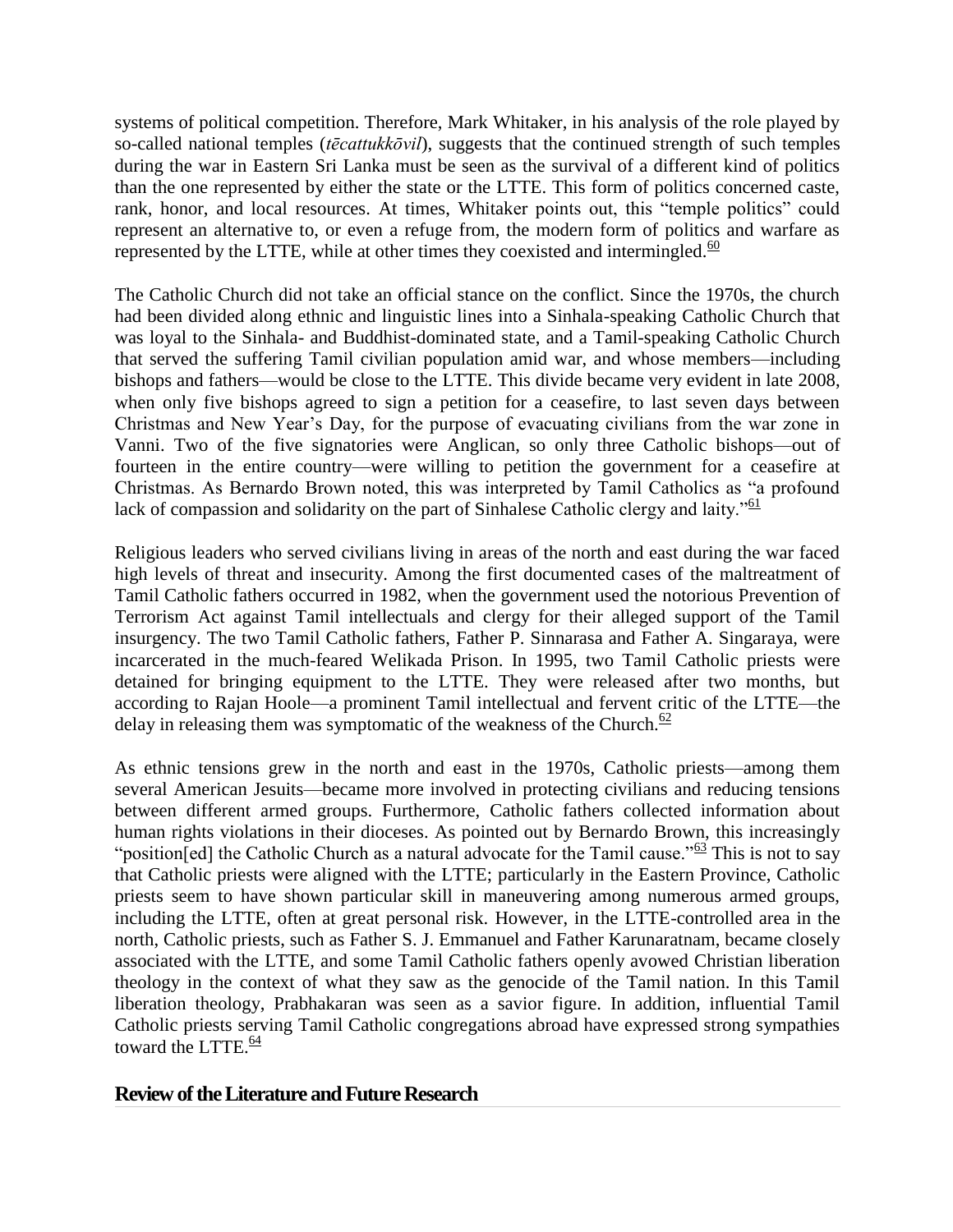The LTTE suicide missions are frequently referenced in cross-cultural and comparative studies of terrorism, suicide missions, insurgency movements, and asymmetrical warfare. Such studies focus on transnational communication between various militant groups in developing suicidemission techniques, for example, between Palestinian groups and the LTTE, or on the strategic logic of suicide missions in so-called asymmetrical warfare.

LTTE suicide missions have also been referred to in contemporary policy debates about the role of religion in suicide attacks, as a reminder that suicide missions can take place in nationalist and non-Islamic contexts. As we have seen, there is a vivid scholarly debate about the role of religion within the LTTE, between those who emphasize Śaiva influence and those who see the LTTE as a rational and secularist actor. Surprisingly little attention has been paid to the role of the Catholic Church during the war. Future research would need to systematically address the role of Catholic fathers in Tamil militancy, but also search for more primary material with regard to Catholic LTTE cadres.

## **Primary Sources**

The books by LTTE intellectuals, such as Adele Balasingham and Anton Balasingham, are available in English. Finding primary material from the Black Tigers, however, is an almost impossible task. Reading LTTE ideology in LTTE speeches, texts, posters, or written on memorial monuments is easier, but again this only presents us with the official LTTE ideology—that is, it shows us how the LTTE leadership wanted to communicate its stance on martyrdom or religion. Apart from primary material in Tamil, the best sources on the cultural dimensions of the LTTE are the numerous works written by Peter Schalk<sup>65</sup> and Dagmar Hellmann-Rajayanagam<sup>66</sup> and their translations of official LTTE documents or poetry from Tamil to English or German.

A completely different question is how LTTE soldiers and the Black Tigers themselves understood martyrdom, suicide missions, and the potential role of religion in this process. Among the few sources we have is the documentary film *My Daughter the Terrorist* (2007)<sup>67</sup> which features two female Tigers trained for suicide missions. The film provides a unique insight into the otherwise closed-off world of the LTTE; moreover, it provides unique interview material with *female* Black Tiger cadres. The film was shot inside LTTE-controlled area in 2005 by the Norwegian filmmaker Beate Arnestad. There are particular methodological considerations to be made when using the film as research material—most importantly, the controlled interview situation—but it is among the very few sources available about Black Tigers beyond the official LTTE texts.

Another relevant film is the award-winning Tamil-language drama *Theeviravaathi: The Terrorist* by Santosh Sivan, from 1998.<sup>68</sup> Following the young girl Malli in her preparations for a suicide mission, the film is a powerful narrative about the making of a suicide bomber. However, the film cannot claim to provide full insight into this process because it has a happy ending in which Malli eventually appreciates the importance of life and aborts her mission. The film makes clear references to the killing of Rajiv Gandhi in 1991.

To get access to Tamil politics one can follow pro-LTTE sites, such as [Eelamweb](http://www.eelamweb.com/) and [Tamilnet.](https://www.tamilnet.com/)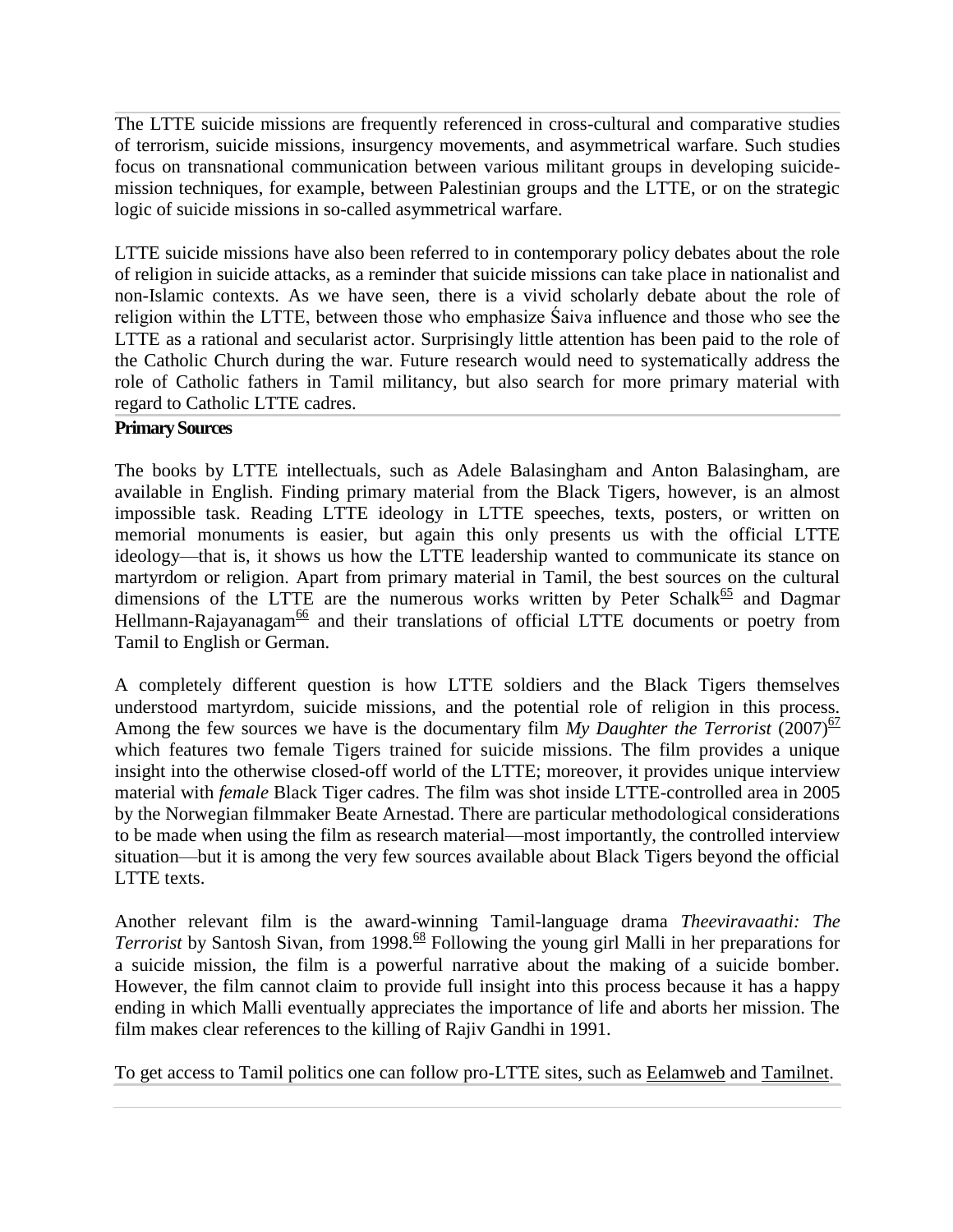#### **Further Reading**

- 1. Alison, Miranda. "Cogs in The Wheel? Women in the Liberation Tigers of Tamil Eelam." *Civil Wars* 6, no. 4 (2003): 37–54.
- 2. Hellman-Rayanayagam, Dagmar. "The Concept of a 'Tamil Homeland' in Sri Lanka—Its Meaning and Development.‖ *South Asia: Journal of South Asian Studies* 13, no. 2 (1990): 79– 110.
- 3. Hellmann-Rajanayagam, Dagmar. "Female Warriors, Martyrs, and Suicide Attackers: Women in the LTTE.‖ *International Review of Modem Sociology* 34, no. 1 (2008): 1–25.
- 4. Lawrence, Patricia. "The Changing Amman: Notes on the Injury of War in Eastern Sri Lanka." In "Conflict and Community in Contemporary Sri Lanka." Special issue. *South Asia: Journal of South Asian Studies* 20(suppl. 1) (1997): 215–236.
- 5. McGilvray, Dennis. "Tamils and Muslims in the Shadow of War: Schism or Continuity?" In ―Conflict and Community in Contemporary Sri Lanka.‖ Special issue. *South Asia: Journal of South Asian Studies* 20(suppl.) (1997): 239–253.
- 6. Pfaffenberger, Bryan. ―The Cultural Dimension of Tamil Separatism in Sri Lanka.‖ *Asian Survey* 21, no. 11 (1981): 1145–1157.
- 7. Roberts, Michael. ―Saivite Symbols, Sacrifice, and Tamil Tiger Rites.‖ *Social Analysis* 49, no. 1 (2005): 67–93.
- 8. Schalk, Peter. "The Revival of Martyr Cults among Ilavar." *Temenos* 33 (1997): 151–190.
- 9. Trawick, Margaret. *Enemy Lines: Warfare, Childhood and Play in Batticaloa*. Berkeley: University of California Press, 2007.

## **Notes**

1. K. M. de Silva, *A History of Sri Lanka* (New Delhi: Penguin, 2005), 627.

2. The situation is different among the Tamils in the east, who do not closely identify with Jaffna Tamil culture, which has a separate caste system.

3. Bryan Pfaffenberger, "The Political Construction of Defensive Nationalism: The 1968 Temple-Entry Crisis in Northern Sri Lanka," *Journal of Asian Studies* 49, no. 1 (1990): 79.

4. Pfaffenberger, 88.

5. For more on the "Buddhicization" of the Sri Lankan Armed Forces, see Iselin Frydenlund, "Operation Dharma': The Sri Lankan Army as an Instrument of Buddhist Nationalism," in *Military Chaplaincy in a Pluralist Age*, eds. Torkel Brekke and Vladimir Thikonov (Delhi: Oxford University Press), 81–103.

6. Anton Balasingham, *War and Peace: Armed Struggle and Peace Efforts of Liberation Tigers* (Mitcham, UK: Fairmax, 2004), 18–19.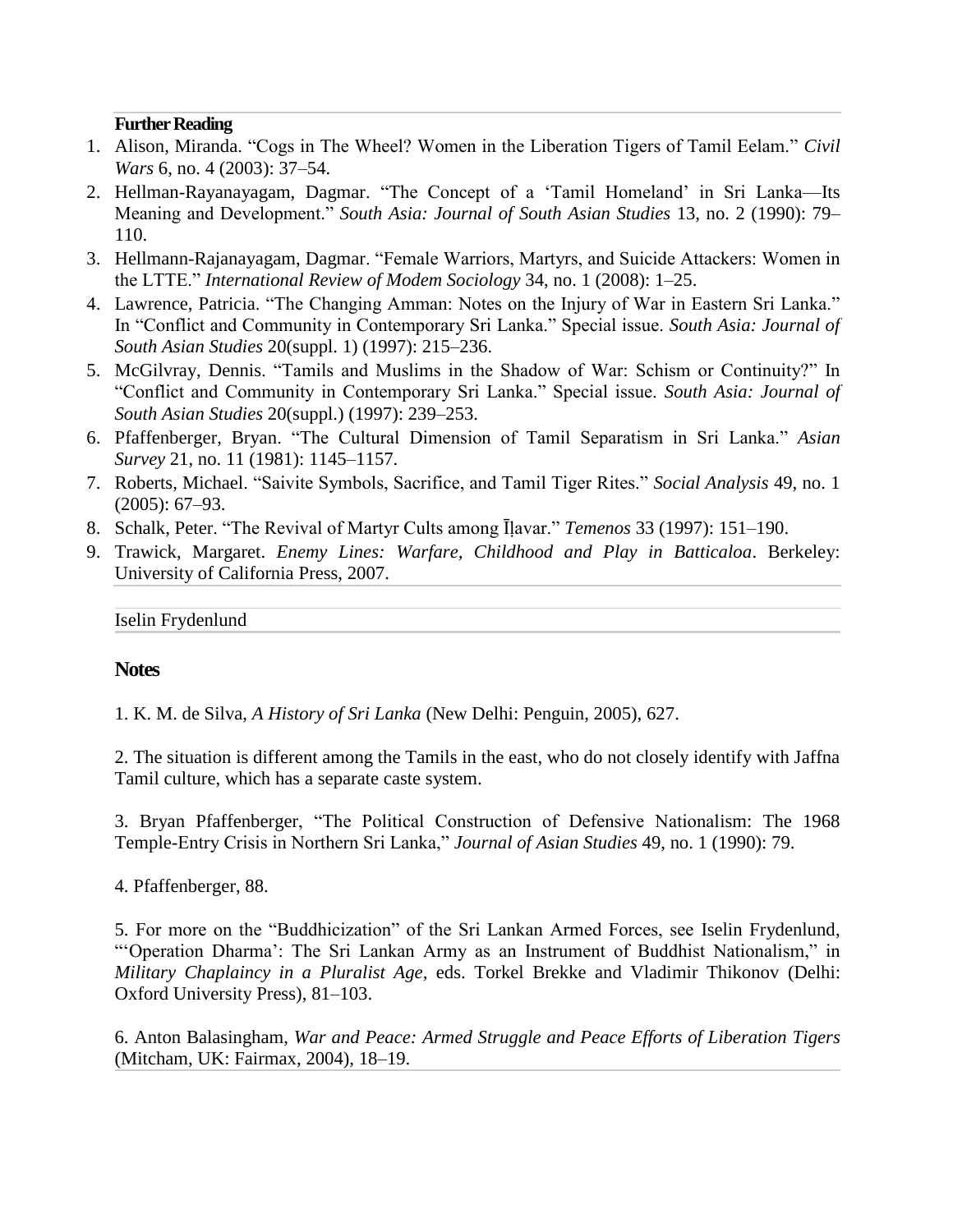7. Benjamin Schonthal, *Buddhism, Politics and the Limits of Law: The Pyrrhic Constitutionalism of Sri Lanka* (Cambridge, UK: Cambridge University Press, 2016), 117.

8. The group was first established as the Tamil New Tigers (TNT) in 1972.

9. Balasingham, *War and Peace*, 22–23.

10. Mark P. Whitaker, *Learning Politics from Sivaram: The Life and Death of a Revolutionary Tamil Journalist in Sri Lanka* (London: Pluto Press, 2007).

11. Mark P. Whitaker, "Tigers and Temples: The Politics of Nationalist and Non-modern Violence in Sri Lanka," in *Conflict and Community in Contemporary Sri Lanka: "Pearl of the East" or the "Island of Tears"?* eds. Siri Gamage and I. B. Watson (New Delhi: SAGE), 187.

12. Peter Schalk, "The Revival of Martyr Cults among Ilavar," *Temenos* 33 (1997): 151–190.

13. However, it should not be forgotten that several LTTE suicide missions also included civilian targets in the Sinhala-dominated south, most notably the attack on the Central Bank in Colombo in 1996, which left 91 civilians dead and 1,400 wounded.

14. Steven Hopgood, "Tamil Tigers, 1987–2002," in *Making Sense of Suicide Missions*, ed. Diego Gambetta (Oxford: Oxford University Press), 44.

15. Peter Schalk, "Non-martial and Martial Methods to an Ultimate Political Goal of the Tiger Movement in Sri Lanka," in *Oxford Research Encyclopedia of Religion*, May 2016.

16. Because the Norwegian government was engaged in peace negotiations with the LTTE from the late 1990s to 2008, Norway did not proscribe the LTTE.

17. Peter Schalk, "Resistance and Martyrdom in the Process of State Formation of Tamililam," in *Martyrdom and Political Resistance: Essays from Asia and Europe*, ed. J. Pettigrew (Amsterdam: VU University Press, 1997), 68.

18. Dagmar Hellmann-Rajanayagam, "And Heroes Die: Poetry of the Tamil Liberation Movement in Northern Sri Lanka," South Asia: Journal of South Asian Studies 28, no.1 (2005): 112–153; and Schalk, "Resistance and Martyrdom."

19. The Black Tigers were chosen by the LTTE leader Prabhakaran after a strict selection process, and they received special training. Before the start of each suicide operation the Black Tiger would be treated to a last meal with Prabhakaran.

20. Hellmann-Rajanayagam, "And Heroes Die," 129.

21. Hellmann-Rajanayagam, 129.

22. After 2009, Heroes' Day Celebrations were outlawed in Sri Lanka.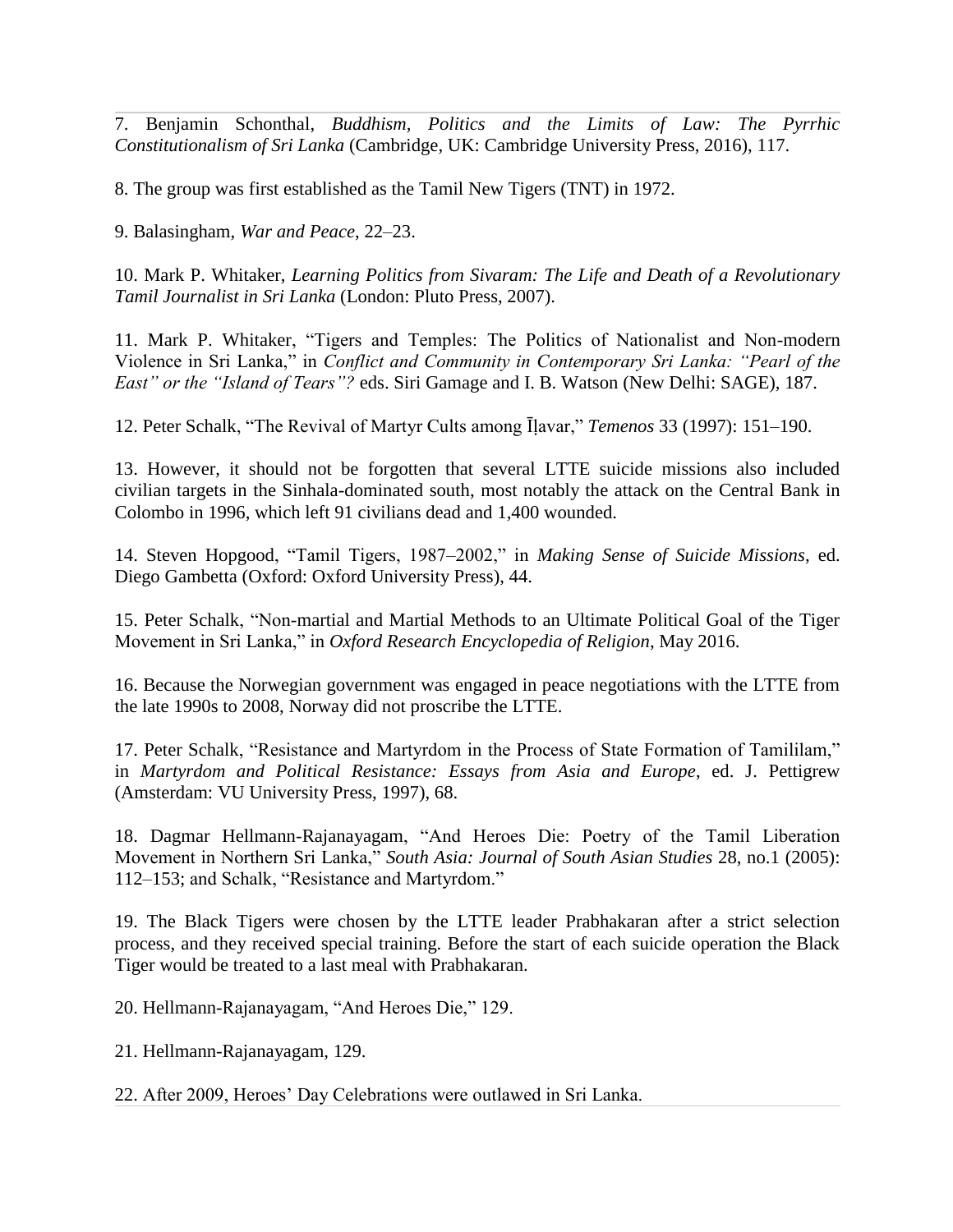23. The *māvīrar nāḷ* also includes the honoring of Prabhakaran, whose birthday was on November 26.

24. Øivind Fuglerud, "Aesthetics of Martyrdom: The Celebration of Violent Death among the Liberation Tigers of Tamil Eelam," in *Violence Expressed: An Anthropological Approach*, eds. Maria Six Hoenbalken and Nerina Weiss (Farnham, UK: Ashgate, 2011), 76.

25. These observations are based on fieldwork conducted at the Heroes' Day celebrations in Oslo, Norway, November 27, 2016, with the permission of the organizers.

26. Author's field notes, Jaffna peninsula, 2005.

27. A virtual cemetery has been constructed for this purpose, see "Heroes," [EelamWeb.](http://www.eelamweb.com/)

28. LTTE list of Black Tigers, 1987–2001.

29. Personal interview with Thamilini, Oslo, Norway, 2004.

30. The LTTE soldier-poet Vanati, quoted in Schalk, "Resistance and Martyrdom," 73.

31. Shamara Ransirini, "Becoming Militant: Narrative of (Dis?) embodiment in Visakesa Chandrasekaram's *Tigers Don't Confess*," Outskirts 33 (2015): 4.

32. Interview, in Morten Daae, prod., and Beate Arnestad, dir., *My Daughter the Terrorist: A Beate Arnestad Film* (Oslo, Norway: Oslo Dokumentarkino, 2007). English translation.

33. Peter Schalk, "Present Concepts of Secularism among Ilavar and Lankans," in *Zwischen Säkularismus und Hierokratie. Studien zum Verhältnisvon Religion und Staat in Süd-und Ostasien*, ed. Peter Schalk (Uppsala, Sweden: Uppsala University Library), 37–72.

34. Schalk, "Resistance and Martyrdom," 155.

35. Schalk, "Resistance and Martyrdom," 155.

36. Personal interviews with LTTE activists in Norway and the United Kingdom, 2016–2017.

37. Taraki was the chief editor of Tamilnet. He was assassinated in 2005.

38. In Whitaker, *Conflict and Community*.

39. Dennis B. McGilvray, *Crucible of Conflict: Tamil and Muslim Society on the East Coast of Sri Lanka* (Durham, NC: Duke University Press, 2008), 352–353.

40. Separate Muslim political formation took shape in the midst of competing Sinhala and Tamil nationalisms, and the Sri Lankan Muslim Congress was formed as late as 1981.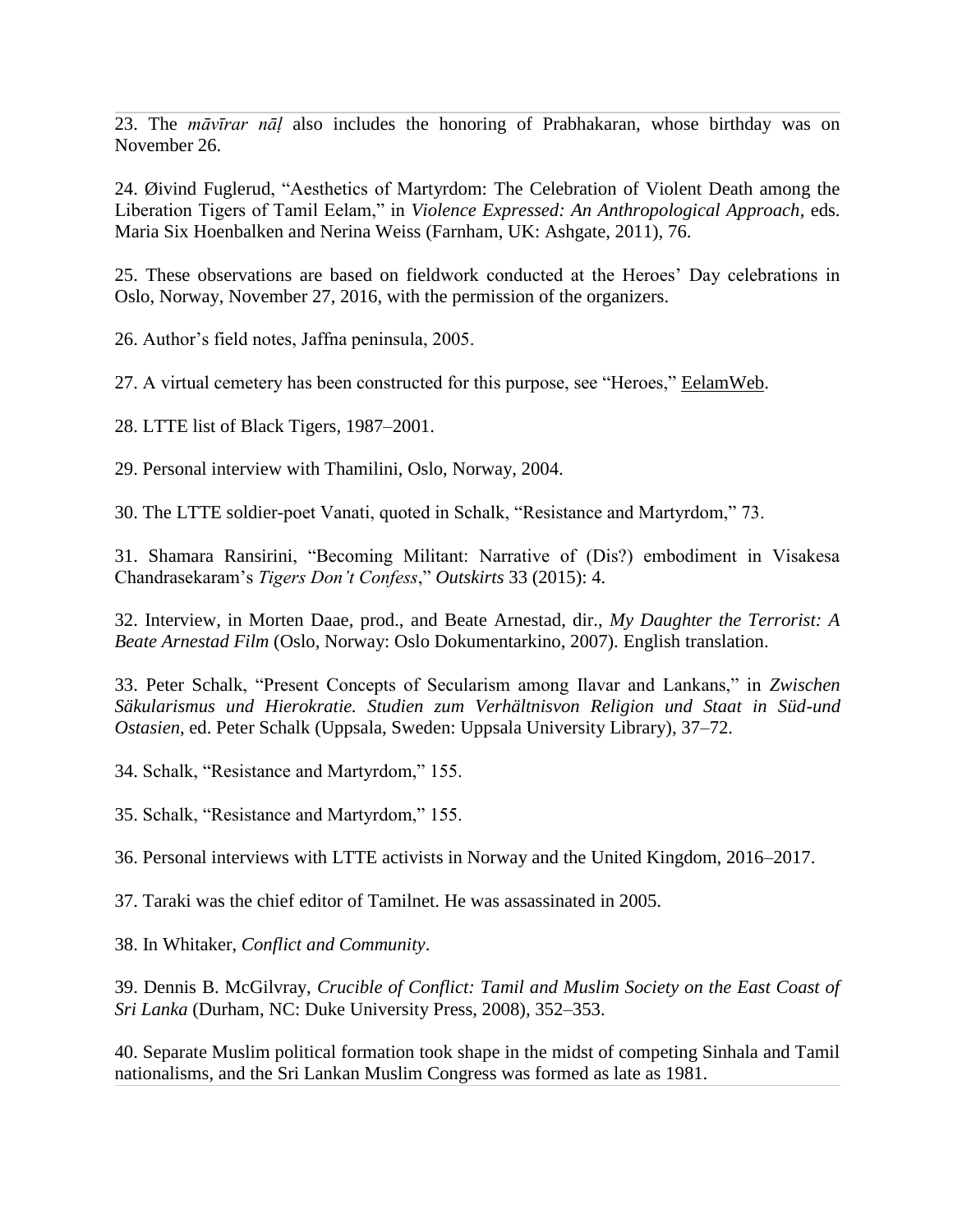41. See for example, *LTTE Christian Ties* blog, [http://ltte-christian-ties.blogspot.no/.](http://ltte-christian-ties.blogspot.no/)

42. The Sanskrit word is *tyāgi*.

43. Hellmann-Rajanayagam, "And Heroes Die," 114.

44. Pandals are also part of popular Buddhist practice.

45. Michael Roberts, "Encompassing Empowerment in Ritual, War, and Assassination: Tantric Principles in Tamil Tiger Instrumentalities," *Social Analysis* 58, no.1 (2014): 92.

46. Hopgood, "Tamil Tigers, 1987-2002," 45.

47. Hopgood, 76.

48. Roberts, "Encompassing Empowerment," 101.

49. Scott Gates and Kaushik Roy, *Unconventional Warfare in South Asia: Shadow Warriors and Counterinsurgency* (London: Routledge, 2016).

50. Benjamin Schonthal, "Translating Remembering," in *The Sri Lanka Reader: History, Culture, Politics*, ed. John Clifford Holt (Durham, NC: Duke University Press, 2011), 545.

51. Hellmann-Rajanayagam, "And Heroes Die," 117.

52. Michael Roberts, "Saivite Symbols," 494.

53. Fuglerud, "Aesthetics of Martyrdom," 86.

54. Several of my LTTE informants (of Hindu background) had not heard of the practice of worshipping Prabhakaran as Sun God and refuted its existence.

55. Personal interviews with Catholic LTTE activists in Europe, 2016 and 2017.

56. Hellmann-Rajanayagam, "And Heroes Die," 117.

57. Dennis B. McGilvray, *Crucible of Conflict: Tamil and Muslim Society on the East Coast of Sri Lanka* (Durham, NC: Duke University Press, 2008), 346.

58. McGilvray, 348–349.

59. Patricia Lawrence, "Violence, Suffering, Amman: The Work of Oracles in Sri Lanka's Eastern War Zone," in *Violence and Subjectivity*, ed. V. Daas (Berkeley: California University Press, 2000), 181.

60. Whitaker, *Conflict and Community*, 190–191.